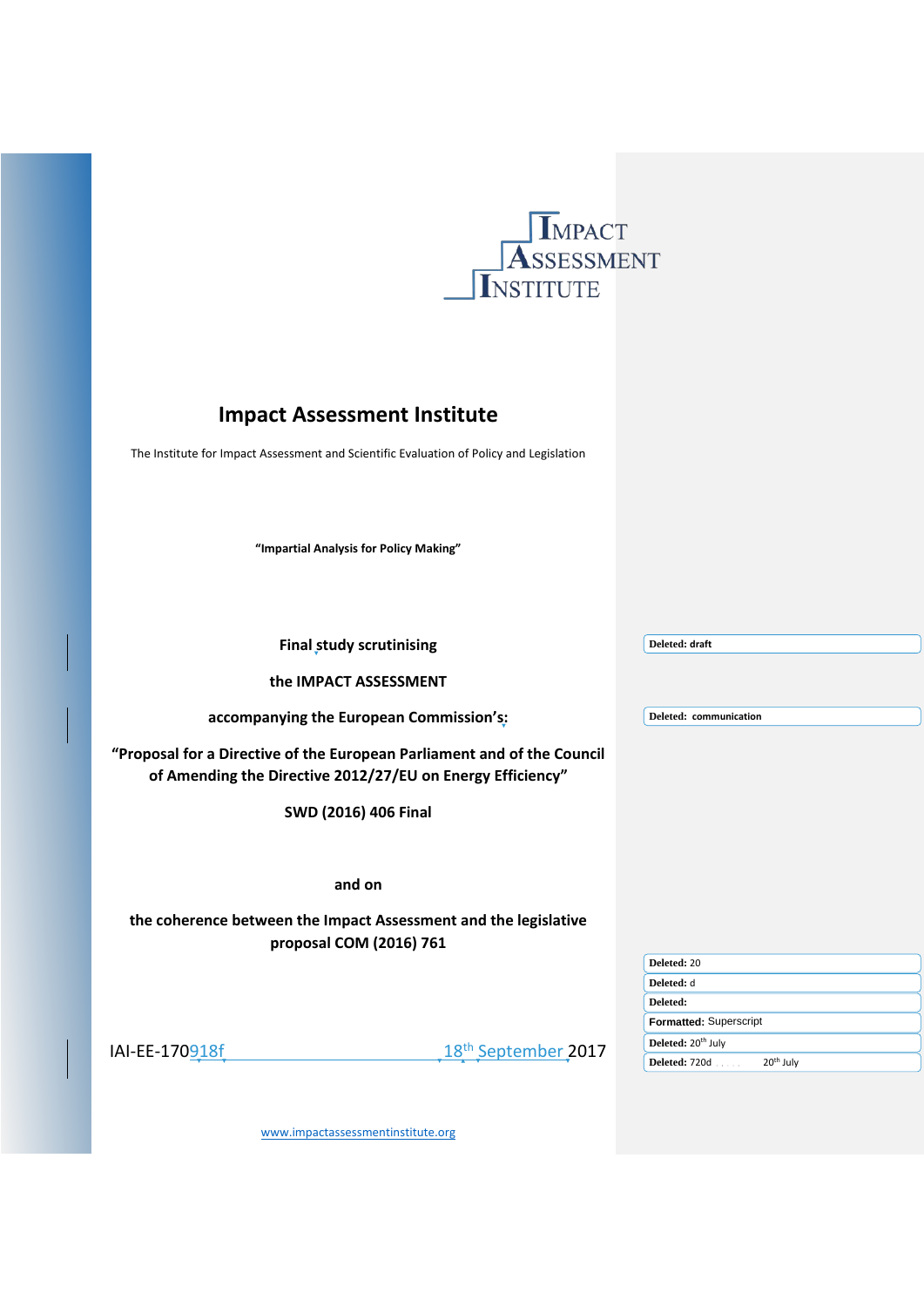# <span id="page-1-0"></span>Main Findings

The Proposal for a Directive of the European Parliament and of the Council amending Directive 2012/27/EU on Energy Efficiency is one of eight proposals of the "Clean Energy for all Europeans" package. This IAI study scrutinises the Impact Assessment on energy efficiency and its coherence with the legislative proposal, taking into account the whole energy package. A significant amount of data and analysis is presented in the Impact Assessment, but there are important weaknesses in the evidence base, which undermine the coherence of the policy provisions in the proposal:

- Most of the results presented in the Impact Assessment are generated by models unavailable for scrutiny. Little or no supporting data is presented that would provide context for the results. The evidence therefore lacks the necessary legitimacy for a policy area of this importance.
- The 30% energy savings scenario was only seriously compared to 27%. No explanation was provided for not fully assessing higher levels of ambition up to 40%. Clear criteria should have been set to measure and compare all scenarios on an equal footing.
- All energy savings scenarios from 27% upwards meet the 40% GHG reduction and 27% renewable energy targets. The 30% target is not clearly shown to have more beneficial impacts than any of the other policy options.
- Four economic assumptions using the E3ME and GEM-E3 models were used to calculate GDP and jobs impacts. These produced a wide range of positive and negative results, with no attempt to select the most feasible model and assumptions, resulting in highly uncertain conclusions.
- In particular three assumptions project high numbers of additional jobs due to energy efficiency investments, with the fourth predicting a significant fall. None of these consider the net employment impact compared to alternative investment destinations for scarce capital.
- Projected investment needs are substantial for all scenarios, for example between €200 and €400 annually per household for 30% energy savings, increasing with higher savings. Little attention is given to the question of how these investments, if accurately modelled, can be realised.
- Scenarios for achieving the energy savings targets based on behavioural changes instead of purely on investment were not assessed. Behavioural measures that require lower investment could be considered, likely requiring more extensive incentives and regulations.
- The Impact Assessment should have additionally assessed the impacts of the alternative option of the energy price increases that would be necessary to achieve the energy savings targets.
- The justification for preferring a 1.5% annual end-use energy savings target for Member States only quotes its proportionality to the presumed overall goal of 30%. More ambitious annual savings options (1.75% and 2.0%) are dismissed without properly assessing their impacts.
- Uncertain accountability and potential double-counting undermine the value of the annual end use energy savings figures, whilst permitted exemptions reduce the net savings from 1.5% to 0.75%. These are key issues but their effects were not addressed in the Impact Assessment.

From these findings, the IAI proposes the following considerations in further policy development:

- Immediately allow stakeholders to have full access to the economic models, enabling additional analysis to underpin further policy making.
- Assess all energy efficiency scenarios on an equal footing using the available evidence, setting clear criteria for assessment and selection of policy options.
- Consider and assess alternatives to the high investment options for meeting energy savings targets, including behavioural change and price increases.
- Consider injecting greater clarity and transparency into annual end use energy savings targets by replacing the current exemptions with a more accountable system.

Impact Assessment Institute Impact Assessment Institute

**Deleted:** Remove exemptions and improve accountability for the

**Deleted:** to ensure clarity and transparency, adjusting target levels accordingly

**Deleted:** to ensure clarity and transparency, adjusting target levels accordingly.

**Deleted:** 720d

IAI-EE-170918f 2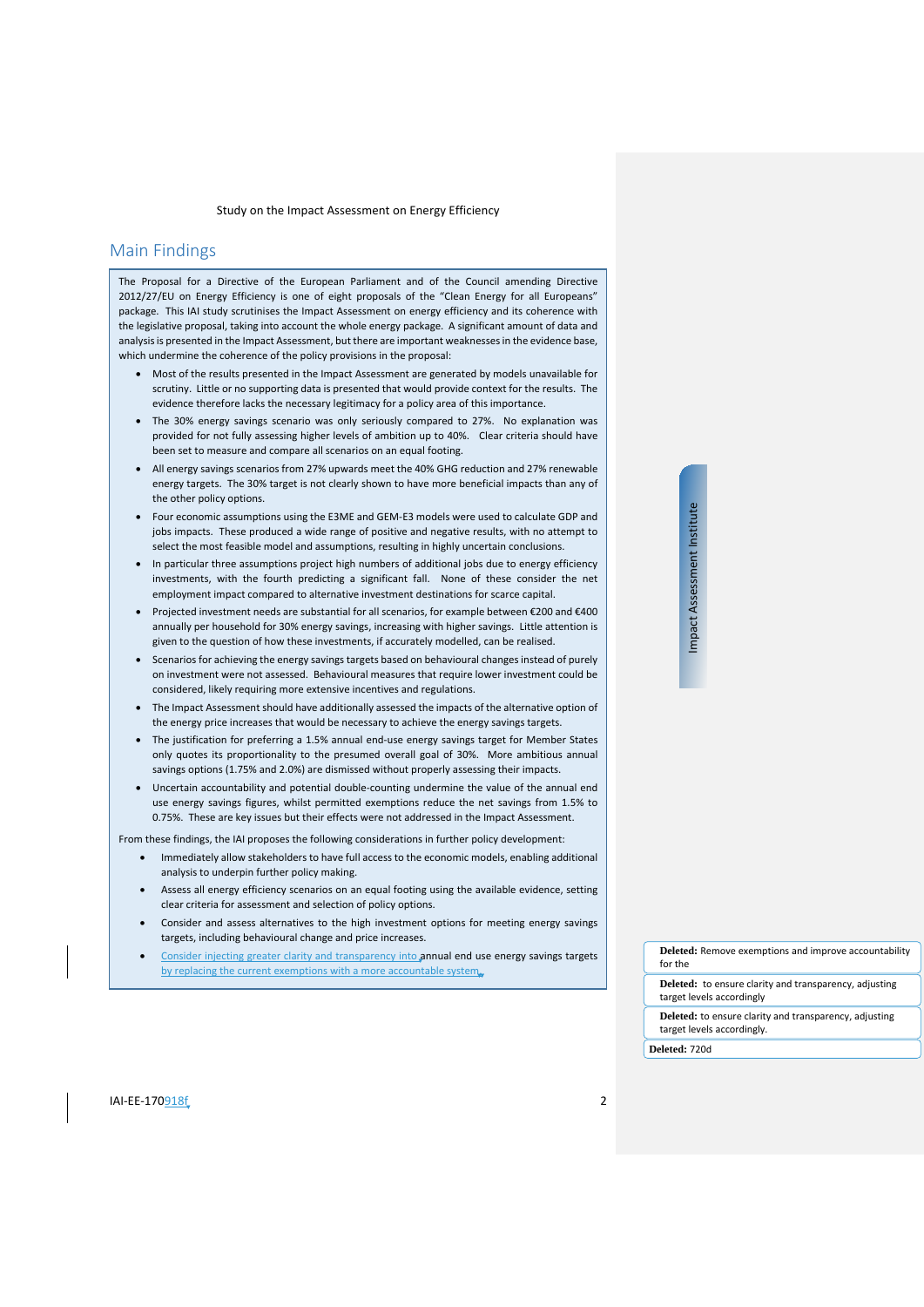# <span id="page-2-0"></span>Visualisation

The following table provides a visual overview of the results of this report for each element of the evidence presented in the Impact Assessment, using an assessment from 1 to 7 to indicate the level of confidence (1 = highest, 7 = lowest confidence level).

| <b>Element</b>  |   | <b>Assessment level &amp;</b><br>description (17)                   | <b>Notes</b>                                                                                                                                                                                                         |                             |
|-----------------|---|---------------------------------------------------------------------|----------------------------------------------------------------------------------------------------------------------------------------------------------------------------------------------------------------------|-----------------------------|
| Rhetoric        | 3 | Several questions<br>identified on analysis<br>and/or evidence      | Language is slanted towards the<br>proposed policy option but in most<br>cases it is concise and neutral.                                                                                                            | <b>Formatted Table</b>      |
| Assumptions     | 5 | Substantial concerns<br>identified with analysis<br>and/or evidence | Significant flaws are identified in the<br>assumptions underlying the economic<br>modelling.                                                                                                                         |                             |
| Background data | 6 | Serious concerns<br>identified with analysis<br>and/or evidence     | The data input to the modelling is not<br>available for scrutiny and its quality<br>cannot be assessed. Data on end use is<br>limited in scope.                                                                      |                             |
| Analysis        | 6 | Serious concerns<br>identified with analysis<br>and/or evidence     | A balanced assessment of all scenarios<br>was not carried out. The overall<br>assessment of options is not based on<br>coherent criteria. Feasibility of the<br>scenarios is not addressed.                          | Impact Assessment Institute |
| Results         | 5 | Substantial concerns<br>identified with analysis<br>and/or evidence | The results are informative but their<br>legitimacy suffer from assumptions and<br>lack of transparency.                                                                                                             |                             |
| Conclusions     | 6 | Serious concerns<br>identified with analysis<br>and/or evidence     | Conclusions are slanted towards<br>favouring specific policy options and do<br>not rely on consistent reasoning with<br>the data. Only two policy options are<br>seriously considered for the main policy<br>issues. |                             |

#### Key to assessment levels

| Correct<br>analysis, fully<br>evidenced | Minor<br>questions<br>identified on<br>analysis<br>and/or<br>evidence | Several<br>questions<br>lidentified on<br>analysis<br>and/or<br>evidence | Concerns<br>identified<br>with analysis<br>and/or<br>evidence | Substantial<br>concerns<br>lidentified<br>with analysis<br>and/or<br>evidence | Serious<br>concerns<br>lidentified<br>with analysis<br>and/or<br>evidence | Inadequate<br>analysis /<br>evidence<br>absent |
|-----------------------------------------|-----------------------------------------------------------------------|--------------------------------------------------------------------------|---------------------------------------------------------------|-------------------------------------------------------------------------------|---------------------------------------------------------------------------|------------------------------------------------|

**Deleted:** 720d

**IAI-EE-170**918f 3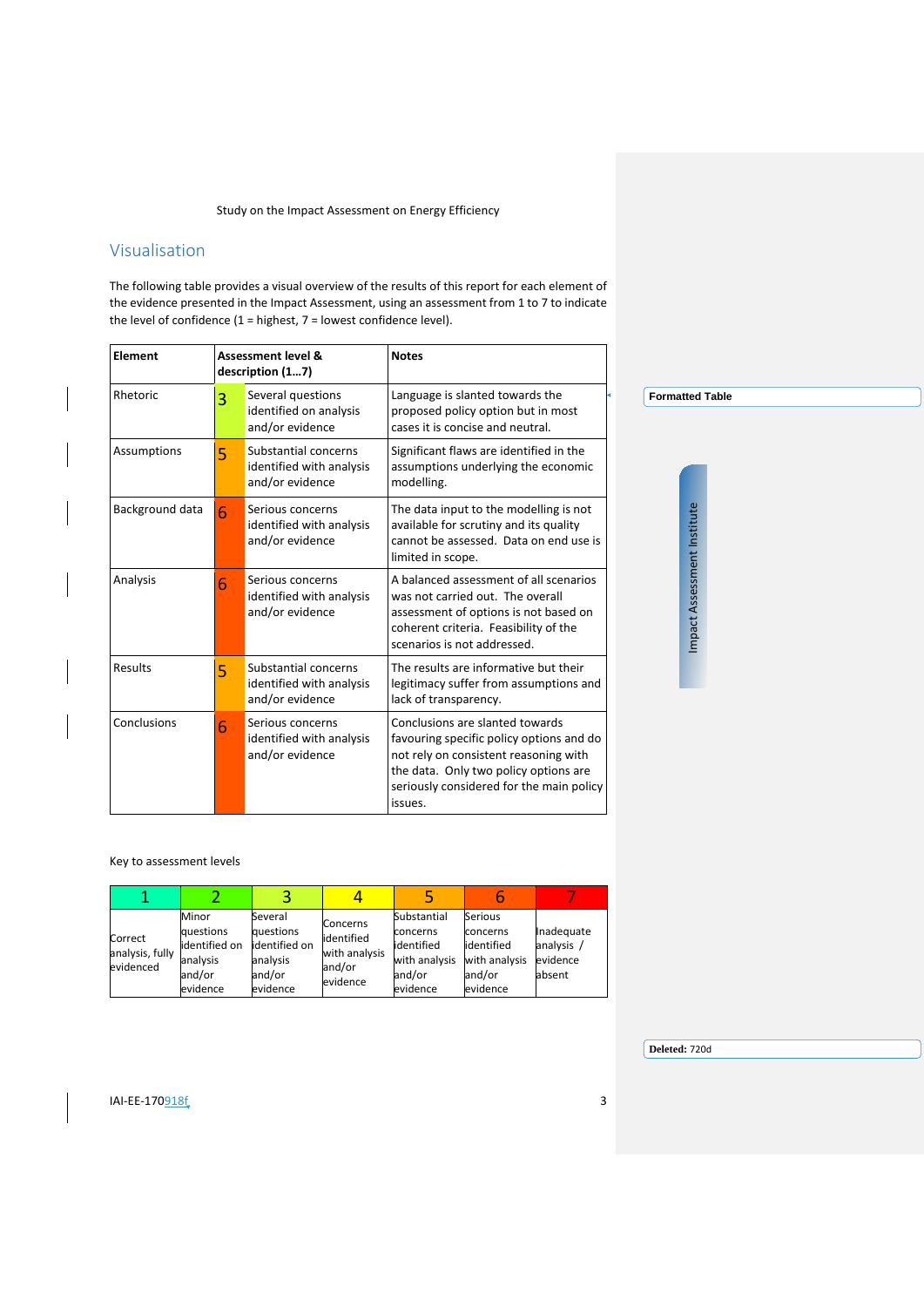# Table of Contents

| 1.   |                                                                              |  |
|------|------------------------------------------------------------------------------|--|
| 1.1  |                                                                              |  |
| 1.2  |                                                                              |  |
| 1.3  |                                                                              |  |
| 2.   |                                                                              |  |
| 2.1  |                                                                              |  |
| 3.   | Review of the assessment of EU energy savings policy options for 2030 10     |  |
| 3.1  |                                                                              |  |
| 3.2  |                                                                              |  |
| 3.3  |                                                                              |  |
| 3.4  |                                                                              |  |
| 3.5  |                                                                              |  |
| 3.6  |                                                                              |  |
| 3.7  |                                                                              |  |
| 3.8  |                                                                              |  |
| 3.9  |                                                                              |  |
| 3.10 |                                                                              |  |
| 3.11 |                                                                              |  |
| 4.   |                                                                              |  |
| 4.1  |                                                                              |  |
| 4.2  |                                                                              |  |
| 4.3  |                                                                              |  |
| 4.4  |                                                                              |  |
|      | 5. Qualitative assessment of policy options on the nature of the targets  30 |  |
| 5.1  |                                                                              |  |
| 5.2  |                                                                              |  |
|      |                                                                              |  |
|      |                                                                              |  |

Impact Assessment Institute

Deleted: 720d

 $\overline{\mathbf{4}}$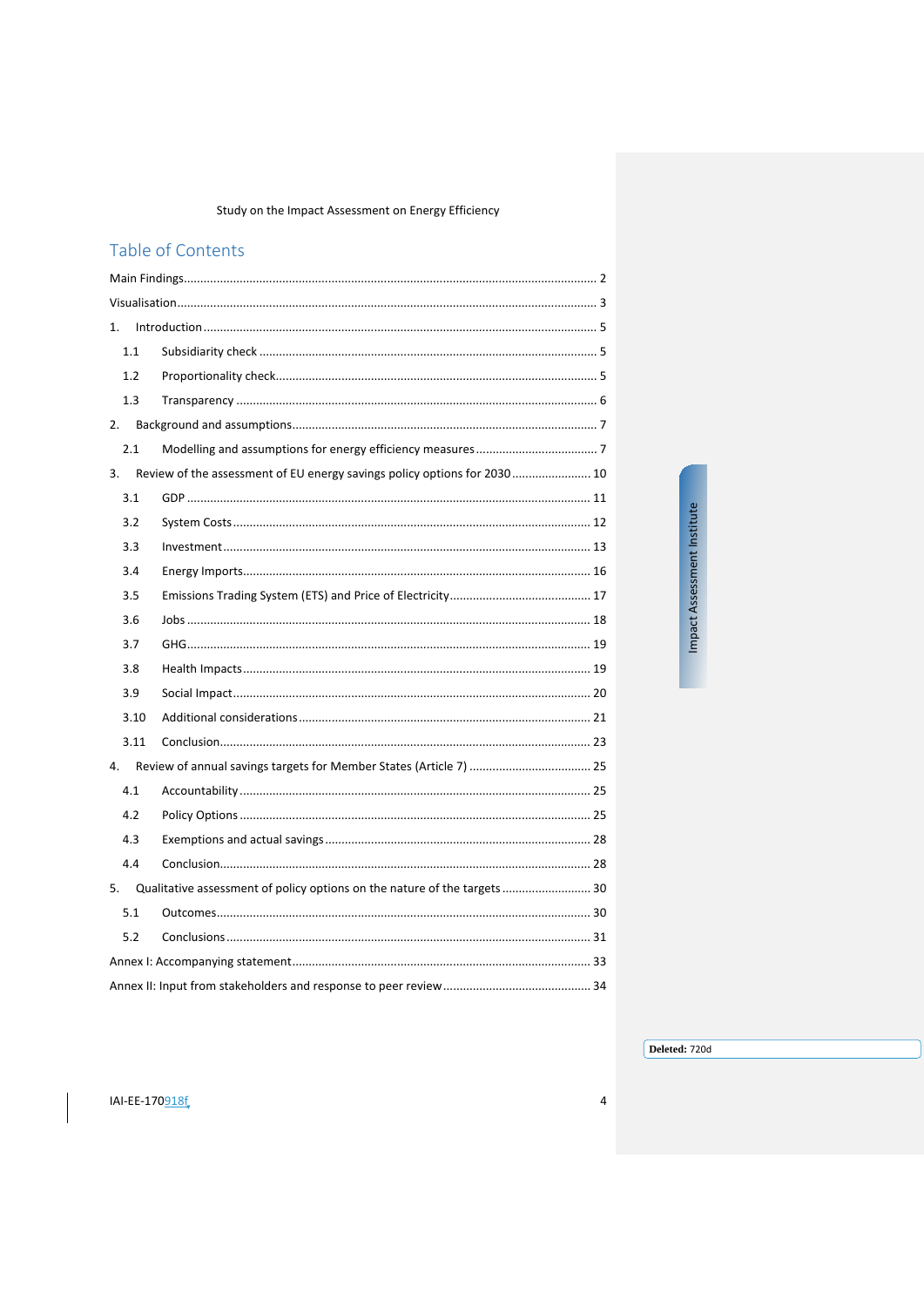# <span id="page-4-0"></span>1. Introduction

The "Proposal for a Directive of the European Parliament and of the Council Amending the Directive 2012/27/EU on Energy Efficiency" was published on 30<sup>th</sup> November 2016 in order to update the energy efficiency targets of the European Union for the 2030 timeframe. In the European Commission's 20[1](#page-4-3)4 communication on Energy Efficiency<sup>1</sup>, an energy savings target of 30% was proposed compared to 2005 levels. In its subsequent resolution, the Council endorsed 27%, "having in mind a 30% target". This target was set alongside a 40% reduction in greenhouse gas emissions and an EU target of a 27% share of renewables, for 2030. The European Parliament went further by calling for a 40% energy savings target.

The legislative proposal sets a 30% energy savings target in 2030 compared to the 2007 baseline scenario, which is translated into absolute energy use targets both for primary energy and final energy consumption. It also sets an annual end use energy savings target for Member States of 1.5%.

This IAI study scrutinises the evidence presented regarding these two main elements of the directive: the energy efficiency target and the annual end user savings target. This report reviews the methodology, assumptions and conclusions made by the Impact Assessment, drawing on information presented in the Impact Assessment, as well as studies by NGOs and industry.

## <span id="page-4-1"></span>1.1 Subsidiarity check

A section on subsidiarity is included in both the Impact Assessment and the legislative proposal. They each include an adequately detailed explanation of the need for action at EU level to meet the energy policy objectives set by the institutions. They do not however go far enough in acknowledging that without binding targets at Member State level, the "binding" EU target for energy efficiency has no consistent enforcement mechanism. The proposal, due to the political decision to apply only the EU-wide energy efficiency target, does not therefore address subsidiarity adequately in the context of the overall objective. Member states are allowed to reach the 1.5% end use target, as they best see fit. They can use deductions, and are able to count previous energy saving measures, limiting its effectiveness. No conclusion was made in the Impact Assessment, with regards to the 30% energy efficiency savings target, as to whether it should be indicative or binding. A full acknowledgement of this point would have highlighted the inherent conflicts in the legislation and therefore would have had a fundamental influence on the nature of the assessment, providing transparency for stakeholders on the policy framework.

#### <span id="page-4-2"></span>1.2 Proportionality check

Correctly, proportionality is addressed in the legislative proposal rather than in the introduction to the Impact Assessment, as it is dependent on the assessed impacts. The

**Deleted:** 720d

Impact Assessment Institute Impact Assessment Institute

<span id="page-4-3"></span> $I$ AI-EE-170918 $f$  5

 $\overline{a}$ 

<sup>&</sup>lt;sup>1</sup> Energy Efficiency and its contribution to energy security and the 2030 Framework for climate and energy policy. 2014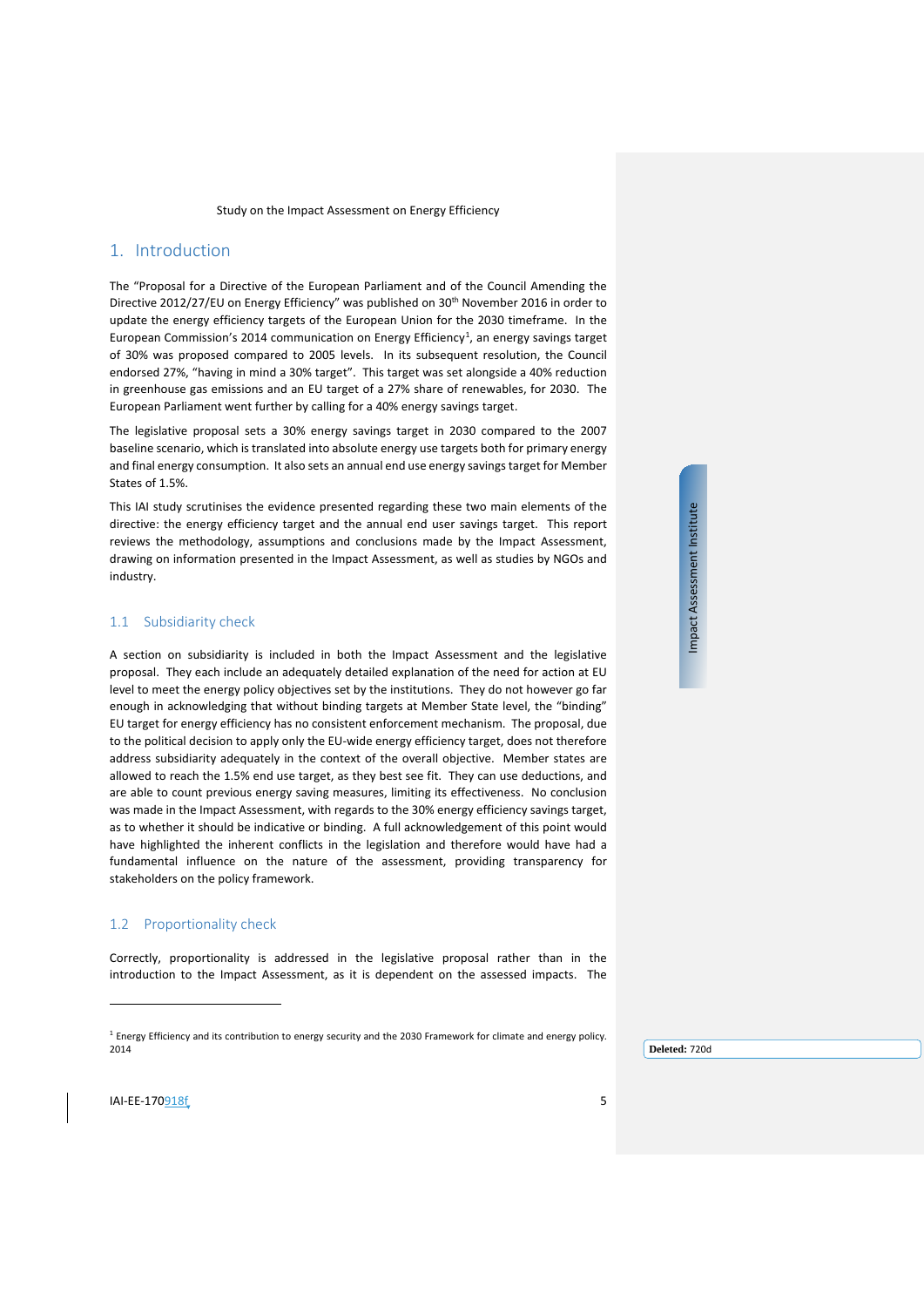justification for proportionality is adequately detailed and explained in regards to the 1.5% end use savings target. These 1.5% yearly savings if achieved will lead to the overall energy efficiency savings objectives. However, the text does not adequately explain how the 30% binding EU target is proportional.

The justification given for the directive and the subsequent percentage chosen raises questions. The justification should refer to the results of the Impact Assessment, stating that they indicate the appropriateness of the selected 30% target against the 27% target or any of the other targets. Instead a circular logic is used to justify the target, stating that the 30% target is selected in order to accomplish the agreed objective of a 27% increase in energy efficiency by 2030, with a target of 30% in mind.

#### <span id="page-5-0"></span>1.3 Transparency

The lack of transparency of analytical modelling in EU energy policy remains a serious fundamental challenge to better regulation in this domain. Specifically, inaccessibility to stakeholders of the modelling algorithms represents a barrier to understanding and scrutiny by those interested in and affected by energy legislation, which ultimately encompasses all citizens. This issue was first highlighted by the Impact Assessment Institute study of December  $2015<sup>2</sup>$  $2015<sup>2</sup>$  scrutinising the Commission's non-legislative Impact Assessments on Climate & Energy Policy and Energy Efficiency. The Institute further sent a letter to the European Commission<sup>3</sup> highlighting this fundamental issue. Since then, the modelling data in question, in particular the PRIMES model, has been applied in legislative dossiers such as the Emissions Trading System. For the current energy package, including the proposal on the renewable energy directive, the data has been updated with the same lack of transparency. In this directive on energy efficiency, the PRIMES model works in concert with the E3ME and GEM-E3 economic models, whose detailed workings are also unavailable.

In many places in the Impact Assessment, tables of data are presented for which a greater understanding of the background to the figures is essential. The lack of availability of the underlying data and the inability of stakeholders to scrutinise fully the results therefore generates uncertainty and detracts from the credibility of the analysis underlying the policy making. This is a fundamental flaw in EU energy policy making and calls into serious question the provisions of the legislative package on energy.

Impact Assessment Institute Impact Assessment Institute

j

<sup>&</sup>lt;sup>2</sup> "Report on transparency, consistency and feasibility in the Impact Assessments accompanying the European Commission Communications SWD (2014) 15 and SWD (2014) 255", the Impact Assessment Institute, 14th December 2015.

<span id="page-5-2"></span><span id="page-5-1"></span><sup>&</sup>lt;sup>3</sup> Impact Assessment Institute letter to European Commission VP Franz Timmermans 15<sup>th</sup> February 2016 http://bit.ly/2tlCiG2 and response from cabinet 15th April 2016. [http://bit.ly/2vwWnWy.](http://bit.ly/2vwWnWy)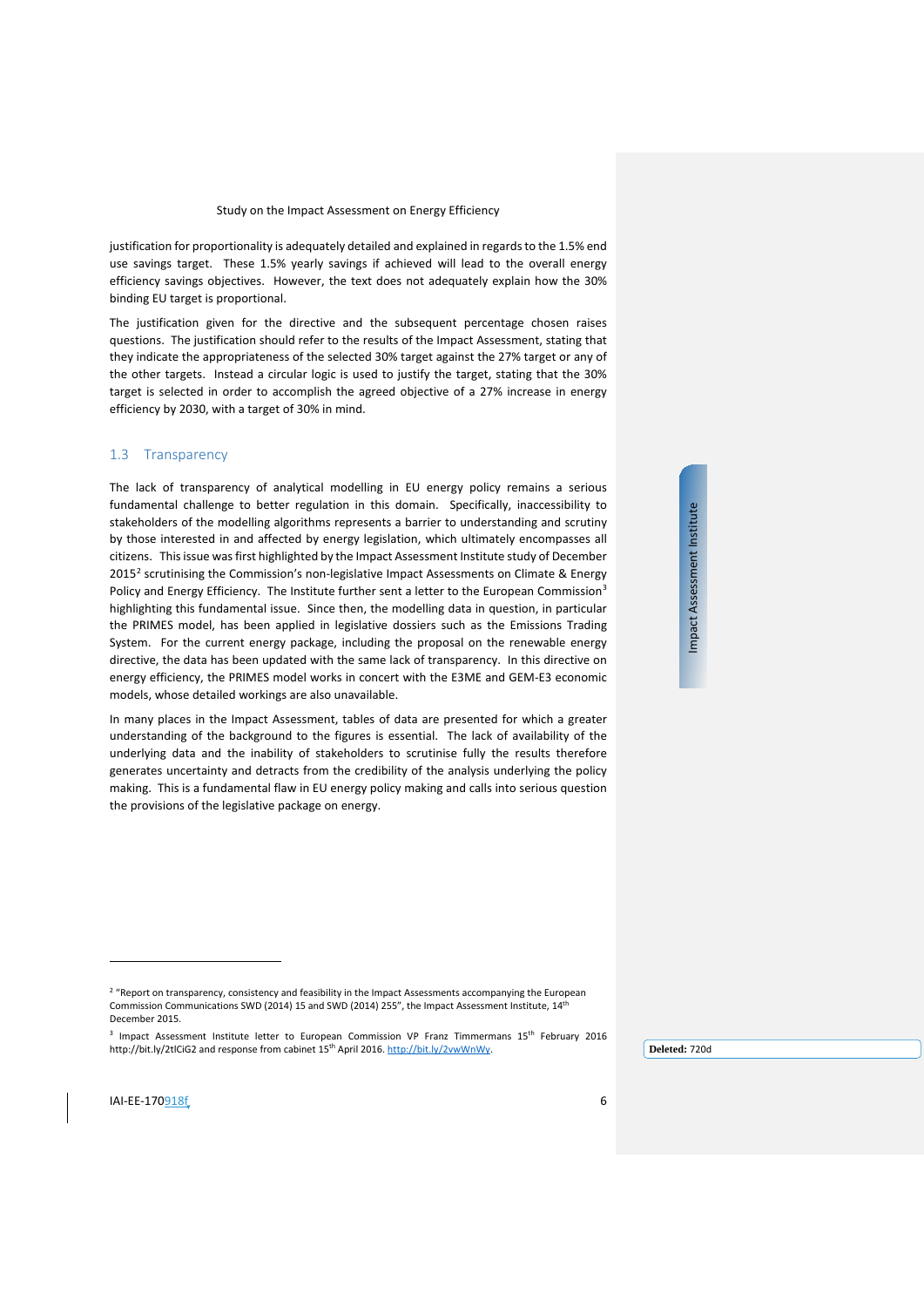# <span id="page-6-0"></span>2. Background and assumptions

An underlying conflict in the Impact Assessment and legislative proposal is the use of the term "Energy Efficiency" in the title and the text. The proposed legislative targets act upon energy use, not energy efficiency. Whilst increased energy efficiency is one way to reduce energy use, they are not the same thing. Whilst the detailed text of the documents describes correctly that energy savings are being targeted, the inconsistent terminology is misleading for policy makers, stakeholders and the public. This has the potential to confuse and therefore to result in sub-optimal policy making. " Energy savings" should be the term consistently used to describe the legislation, with "energy efficiency" being one aspect of the assessment.

Fundamental to understanding the reformulation of the energy efficiency standards are the historical data in primary energy consumption. The following figure shows the primary energy consumption (blue) and GDP (red) from 1995 to 2014. Also shown are the EU28 target and the sum of the national targets for 2020. A downward trajectory in energy consumption continuing the trend between 2006 and 2015 would achieve the EU28 target.



*Figure 1: Primary energy consumption in EU2[84](#page-6-2)*

The Impact Assessment projects the successful achievement of the EU2020 target, with funding schemes and incentives implemented to support its achievement.

## <span id="page-6-1"></span>2.1 Modelling and assumptions for energy efficiency measures

The Impact Assessment relies upon three primary economic modelling engines: E3ME, GEM-E3 and PRIMES. E3ME and GEM-E3 are both macroeconomic models that come from slightly different schools of economic thought. Both of these models are used to assess

**Deleted:** 720d

<span id="page-6-2"></span>**IAI-EE-170**918f 7

 $\overline{a}$ 

<sup>4</sup> EUCO 169/14, CO EUR 13, CONCL 5, Brussels 24 October 2014.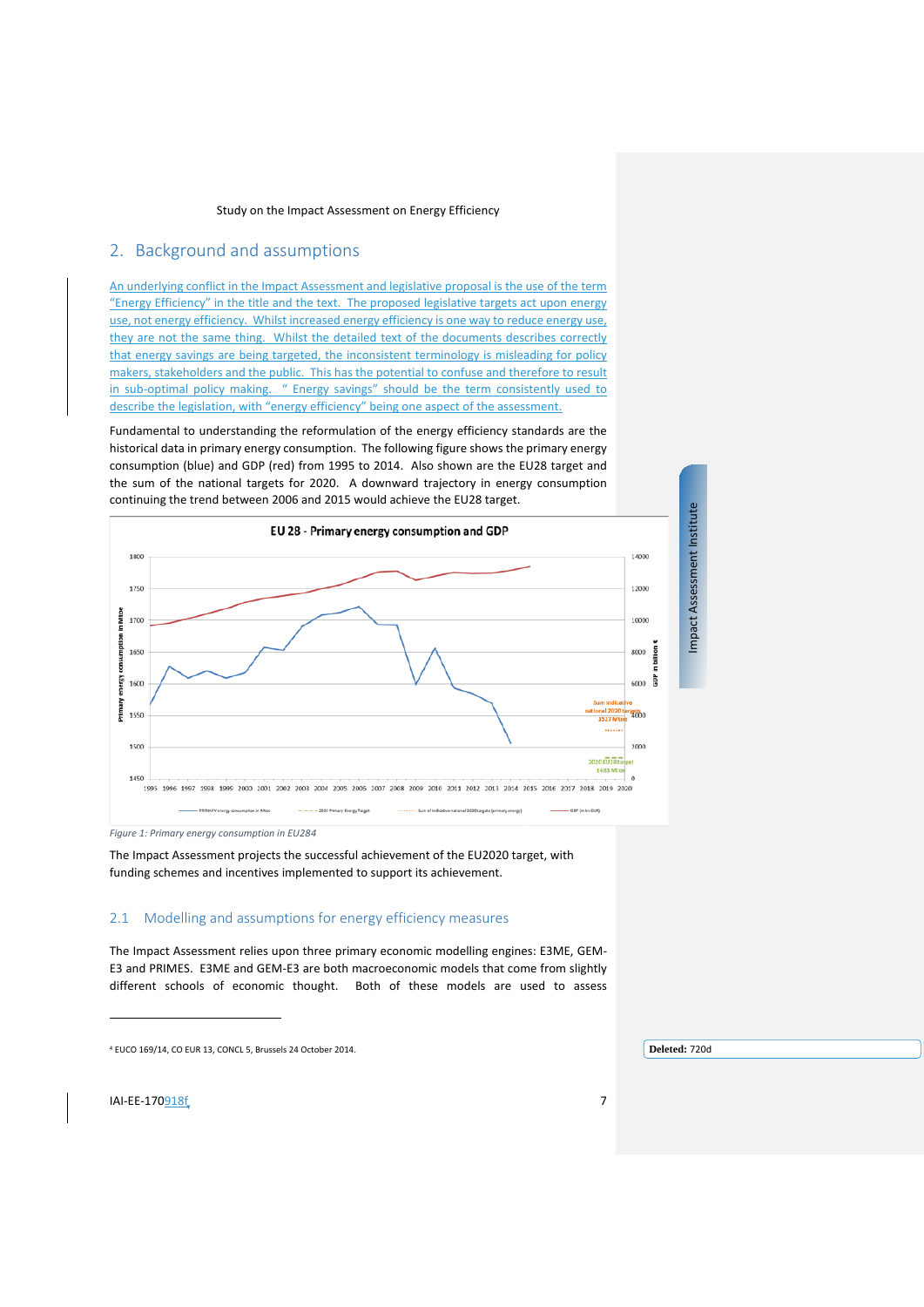macroeconomic repercussions of each policy option. Each model receives inputs from the PRIMES model, whose lack of transparency has been well documented.

E3ME uses post-Keynesian theory and is adjusted for market imperfections. It assumes two scenarios for business investment on energy efficiency: partial crowding out and no crowding out. The "partial crowding out" imposes a constraint on activity expansion by introducing a rule that would set a maximum rate of 5% by which the economic sectors benefiting from energy efficiency policies would be allowed to grow over three years starting in 2021, without adversely affecting other economic activities.

The "no crowding out" is the standard assumption of the E3ME model and assumes no maximum level on production growth. The Impact Assessment justifies this approach by stating:

*"In general, the analysis at the economy-wide level showed that energy efficiency policies should be designed in such a way that possible crowding-out of investments in other economic sectors is limited…"*

This appears to express a desire, but since investment capital is by nature limited, the no crowding out assumption is flawed. Evidence has not been presented to indicate that crowding out can be overridden.

The GEM-E3 model is a general equilibrium model of neoclassic economic theory. It assumes markets will clear and agents behave optimally, and as that capital markets behave in an optimal manner. This model assumes two modes of financing for energy efficiency expenditures: loan-based and self-finance. These scenarios are understood as written, the loan-based requires an agent (business or household) to secure a loan covering 90% of the expenditure in 2020. The self-financing version is where the agent pays for the energy efficiency measures through own resources. GEM-E3 intrinsically assumes crowding out effects.

The assumption in this application of GEM-E3 is that the financing options are taken up by a sufficient proportion of actors to meet the respective energy savings targets. However no evidence is presented to demonstrate that this would be the case. Further, the assumption of optimal capital markets and agent behaviour is also questionable since investment in energy efficiency is considered to be subject to market failure.

The text of the Impact Assessment, (Section 5.1.2) indicates the relative viability of the two assumptions for each model, stating "In both cases, the more nuanced assumption is considered more realistic". It is not clear which options are the "nuanced" ones. For E3ME, nuanced would appear to mean partial crowding out, since this would be expected to correspond more closely to real conditions. For GEM-E3, it is not clear whether loan or selffinancing is more "nuanced".

In all cases the effects of measures necessary to ensure that the investments actually take place, such as incentives or regulations, do not appear to be taken into account in the modelling. This would take address the fact that the scenarios themselves are realistic only if there is a mechanism to generate them (i.e. by investment in and implementation of the energy savings). The effects of such measures could be substantial due to the significant investment requirements they are required to incentivise.

Impact Assessment Institute Impact Assessment Institute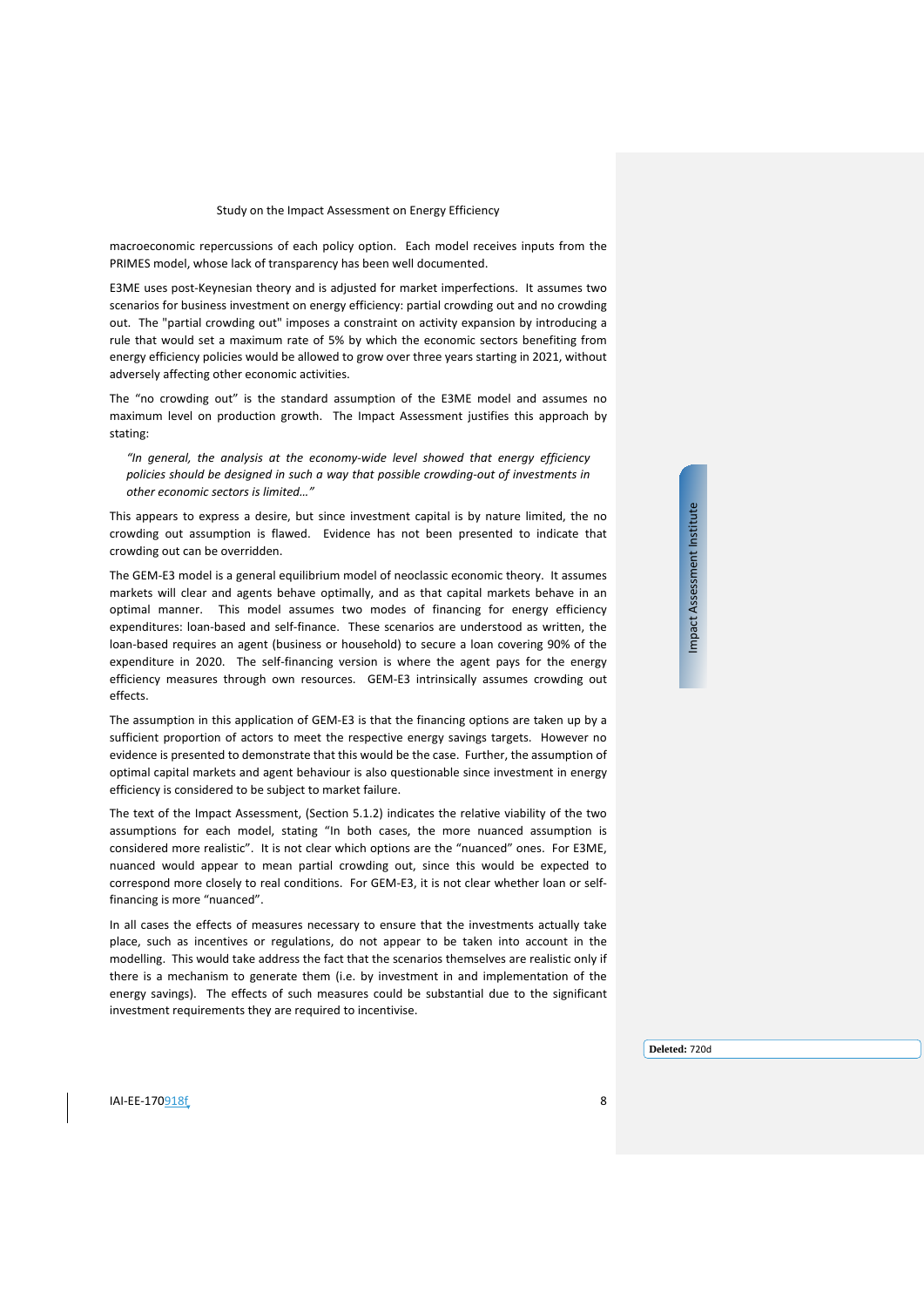The text of the Impact Assessment further explains the reasoning for including a number of models and assumptions, quoting the need to address uncertainty, to understand better the ranges of macroeconomic effects and to model both loan and self-financing conditions. However, it would have been more coherent to distil these into a single set of realistic modelling parameters and assumptions, which would then have produced a result that could be used to inform policy solutions. On top of this a delta analysis could have been performed to demonstrate the effect of different (reasonable) economic assumptions.

The following table lists the modelled effect on GDP, employment and real disposable income for the EUCO30 and EUCO40 scenarios for each of the four model/assumption combinations.

|                        |            | EUCO30     |                                     |            | <b>EUCO40</b>     |                                     |  |
|------------------------|------------|------------|-------------------------------------|------------|-------------------|-------------------------------------|--|
| % change from EUCO27   | <b>GDP</b> | Employment | Real<br><b>Disposable</b><br>Income | <b>GDP</b> | <b>Employment</b> | Real<br><b>Disposable</b><br>Income |  |
| E3ME                   | 0.39       | 0.17       | 0.16                                | 4.08       | 2.08              | 2.88                                |  |
| (no crowding out)      |            |            |                                     |            |                   |                                     |  |
| E3ME                   | 0.39       | 0.17       | N/A <sup>5</sup>                    | 2.21       | 1.40              | N/A                                 |  |
| (partial crowding out) |            |            |                                     |            |                   |                                     |  |
| GEM-E3                 | 0.26       | 0.20       | 0.25                                | 0.06       | 0.56              | 0.18                                |  |
| (loan-based)           |            |            |                                     |            |                   |                                     |  |
| GEM-E3                 | $-0.22$    | $-0.18$    | $-0.14$                             | $-2.12$    | $-1.36$           | $-1.84$                             |  |
| (self-financing)       |            |            |                                     |            |                   |                                     |  |

*Table 1: Differences in economic outputs across parameters for EUCO30 and EUCO40 policy options*

The results of the different models and assumptions for each policy option exhibit a wide range of values, demonstrating high sensitivity to the boundary conditions and leading to high uncertainty in the results. If the no crowding out option is discounted (due to the reservations indicated above), the remaining modelling options still exhibit a wide range of positive and negative figures for all three parameters.

Whilst the Impact Assessment devotes a section to each of the economic impacts analysing the models and assumptions (see below), the presence of this wide range of results precludes a firm conclusion on the preferred option. Due to the lack of availability of these models' algorithms, it is not possible to understand how their assumptions are mathematically factored into the model and therefore how they interact in practice to generate the results. At the very least, additional information on the input and output parameters would have been necessary, for example on the penetration of loan take up in the relevant models. This lack of information is especially problematic for the cases, as above, in which the model results exhibit highly variable patterns.

The figures for GDP and employment are discussed in greater detail in Section [3.](#page-9-0)

**Deleted:** ¶

Impact Assessment Institute Impact Assessment Institute

j

<span id="page-8-0"></span><sup>5</sup> Real disposable income results are not reported for the E3ME case of "partial crowding out". This is because of the methodological approach of E3ME in representing potential crowding out effects, which are modelled via forcing higher savings to compensate for what would have been price changes if crowding out effects were to be modelled in a tradition general equilibrium model. In other words, because of the post-Keynesian approach to simulating the possible existence of crowding out effects that are typical to economic equilibrium approaches and not to non-equilibrium models, income effects cannot be adequately captured in the "partial crowding out" version of E3ME.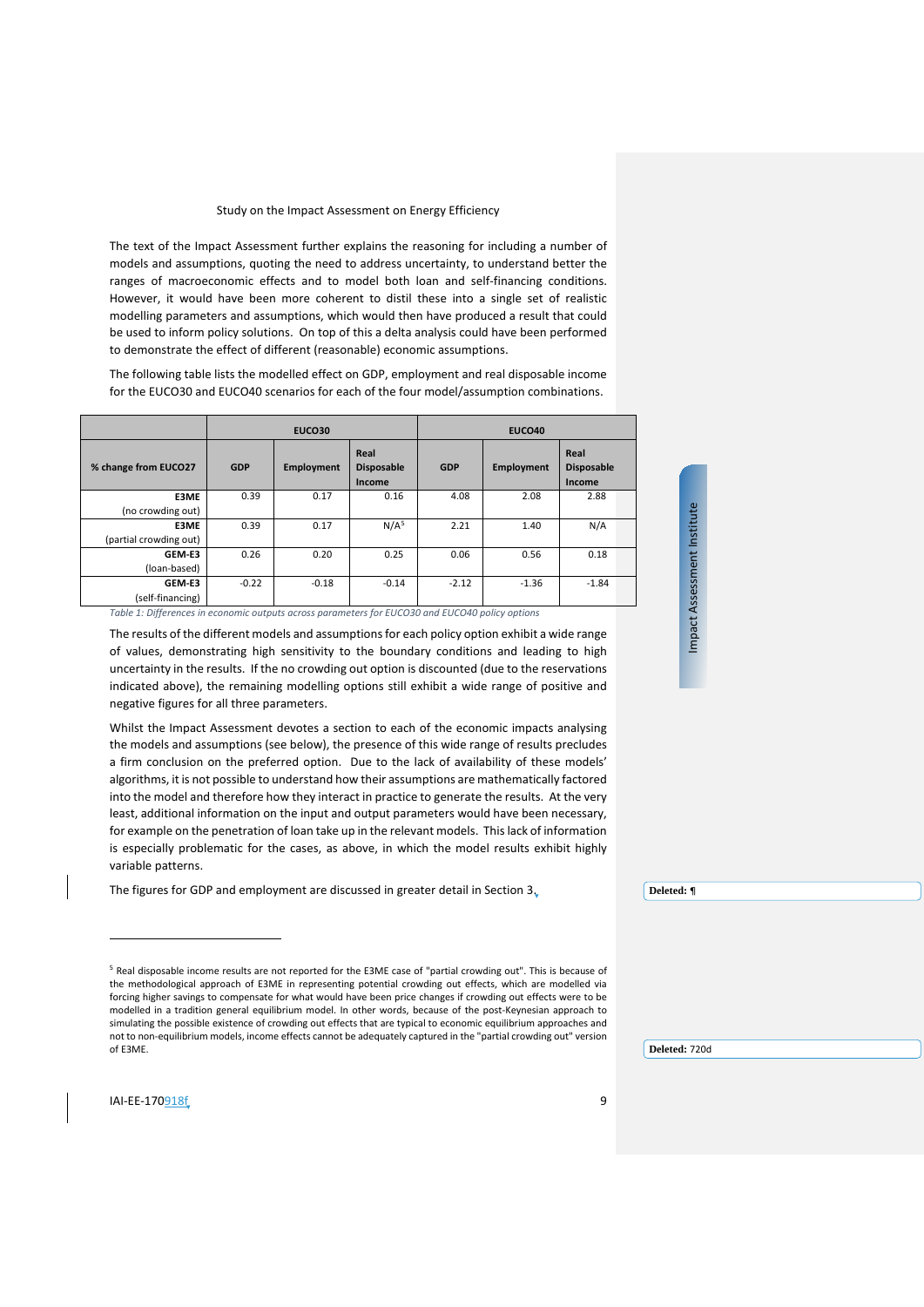# <span id="page-9-0"></span>3. Review of the assessment of EU energy savings policy options for 2030

Five energy savings policy options are assessed, each representing a percentage reduction in both primary and final energy consumption compared to the 2007 baseline:

| <b>Scenario</b>    | Energy<br>savings | Primary energy target (mtoe) | Final energy target (mtoe) |
|--------------------|-------------------|------------------------------|----------------------------|
| EUCO <sub>27</sub> | 27%               | 1.369                        | 1,031                      |
| EUCO30             | 30%               | 1,321                        | 987                        |
| EUCO33             | 33%               | 1,260                        | 929                        |
| EUCO35             | 35%               | 1,220                        | 893                        |
| EUCO40             | 40%               | 1,129                        | 825                        |

*Table 2: Overview of energy savings scenarios*

Of these, three have prominently emerged in policy discussions, which are each supported a different set of stakeholders:

- Many industry actors as well as southern and eastern Member States would like to keep the target at 27%.
- The legislative proposal, gaining support from northern and western Member States, sets the target at 30%.
- The 40% target is supported by a number of NGOs and is also called for by the European Parliament.

This study looks at the evidence available for all five policy options.

The impacts on the following parameters are assessed in the Impact Assessment and subsequently used in the selection of the preferred policy option:

- GDP
- System costs
- Investment
- Energy imports
- Emissions Trading System
- **Employment**
- Health effects

This appears to be a comprehensive list of the relevant parameters for assessment of the policy options. The rationale stated in the Impact Assessment for increasing the target to 30% was based on the favourable impacts projected for these parameters. Each of these is reviewed below for each policy option using data available through the Impact Assessment, and acquired from alternative sources.

At a number of points in the text (page 39, 42 etc) footnotes argue that a comparison of the EUCO scenarios to the reference scenario should not be undertaken in the context of energy efficiency, since the EUCO27 scenario also includes measures that impact GHG and renewable energy. However, the comparison of the scenarios to EUCO27 also does not provide a valid assessment, since a proportion of the impact and investment to reach this scenario is related to energy efficiency. Without full access to the underlying data, this cannot be assessed. In the scrutiny below, this point is highlighted and taken into account where relevant.

Impact Assessment Institute Impact Assessment Institute

**Deleted:** 720d

 $I = 170918f$  10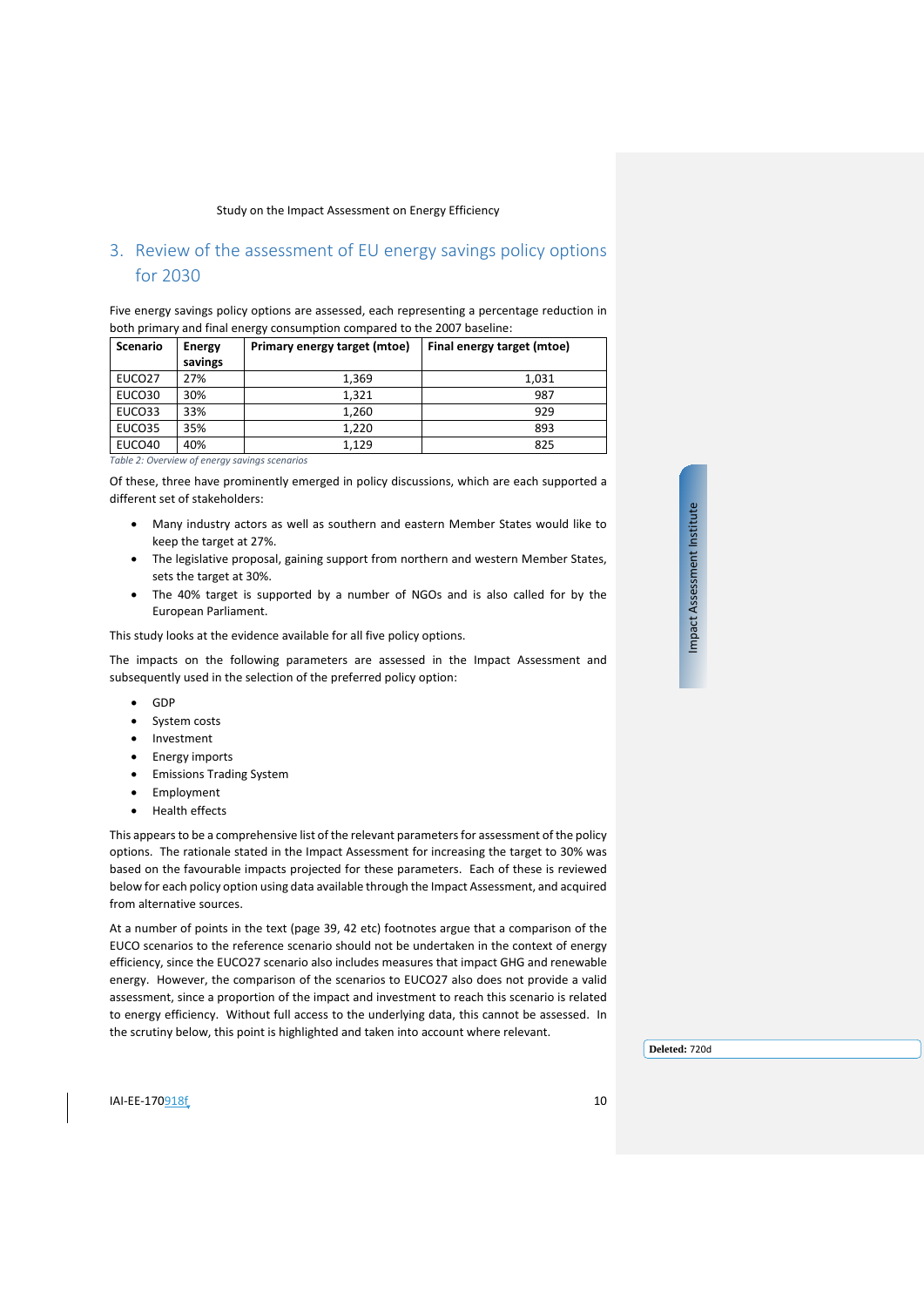## <span id="page-10-0"></span>3.1 GDP

GDP effects are shown in the table below.

The E3ME model predicts an increase in GDP across the policy options regardless of crowding out effects, with the same GDP effect projected for EUCO30 with and without crowding out. The GDP growth is larger under no crowding out for the higher energy saving scenarios although as stated in Sectio[n 2.1](#page-6-1) above, the assumption of no crowding out is questionable.

| % change from<br><b>EUCO27</b>    | Ref2016 <sup>6</sup><br>(bn €2013) | <b>EUCO27</b><br>(bn €2013) | <b>EUCO30</b> | <b>EUCO+33</b> | <b>EUCO+35</b> | <b>EUCO+40</b> |
|-----------------------------------|------------------------------------|-----------------------------|---------------|----------------|----------------|----------------|
| E3ME<br>(no crowding out)         | 17,928                             | 18,045                      | 0.39          | 1.45           | 2.08           | 4.08           |
| E3ME<br>(partial crowding<br>out) | 17,928                             | 18,045                      | 0.39          | 1.30           | 1.58           | 2.21           |
| GEM-E3<br>(loan-based)            | 16,955                             | 16,962                      | 0.26          | 0.21           | 0.16           | 0.06           |
| GEM-E3<br>(self-financing)        | 16,955                             | 16,907                      | $-0.22$       | $-0.79$        | $-1.35$        | $-2.12$        |

*Table 3: GDP change across policy options*

The GEM-E3 model projects much lower GDP growth and also shows lower growth for high energy savings, in contrast to E3ME. Additionally it is interesting to note the difference between the loan-based and self-financing outputs, suggesting that loans or other financial mechanisms for households and corporations would need to be available to avoid the significant decline in GDP projected for the self-financing condition.

In the loan-based scenario it is unclear if the behavioural nature of actors is taken into account. There are several barriers to access of these loans including but not limited to: access to the loan information, be able to obtain/be approved for a loan, physically go to the financial institution to receive the loan and have the knowledge to take best advantage of any beneficial systems in place. As indicated in the previous section, policy measures would be required to incentivise or regulate uptake of the investments on energy saving. Such measures themselves would likely have impacts but these do not appear to have been modelled.

In regards to each of the three popular choices, EUCO40 is favoured in both EM3E models as it increases the GDP by the greatest amount while EUCO30 is favoured in the GEM-E3 loan based scenario and EUCO27 in the GEM-E3 self-financing scenario.

The wide range of results of these scenarios creates a high level of uncertainty in the conclusions that can be drawn for policy decisions. The modelling results themselves appear to be consistent with the assumptions, but this can only be verified with full access to the models. The feasibility of the investment scenarios themselves is dealt with in Section [3.3](#page-12-0) below.

Impact Assessment Institute Impact Assessment Institute

 $\overline{a}$ 

<span id="page-10-1"></span><sup>6</sup> Whereas the EUCO scenarios achieve the 2030 targets for RES (≥27%), GHG (≥ 40%) and energy efficiency (≥27%), the REF2016 does not achieve these targets. Therefore, a comparison of the results of EUCO scenarios with REF2016 should not be undertaken to identify the impacts of a higher energy efficiency level above 27% in 2030 only because this comparison would include also the impacts of a higher RES and GHG targets and the associated cost.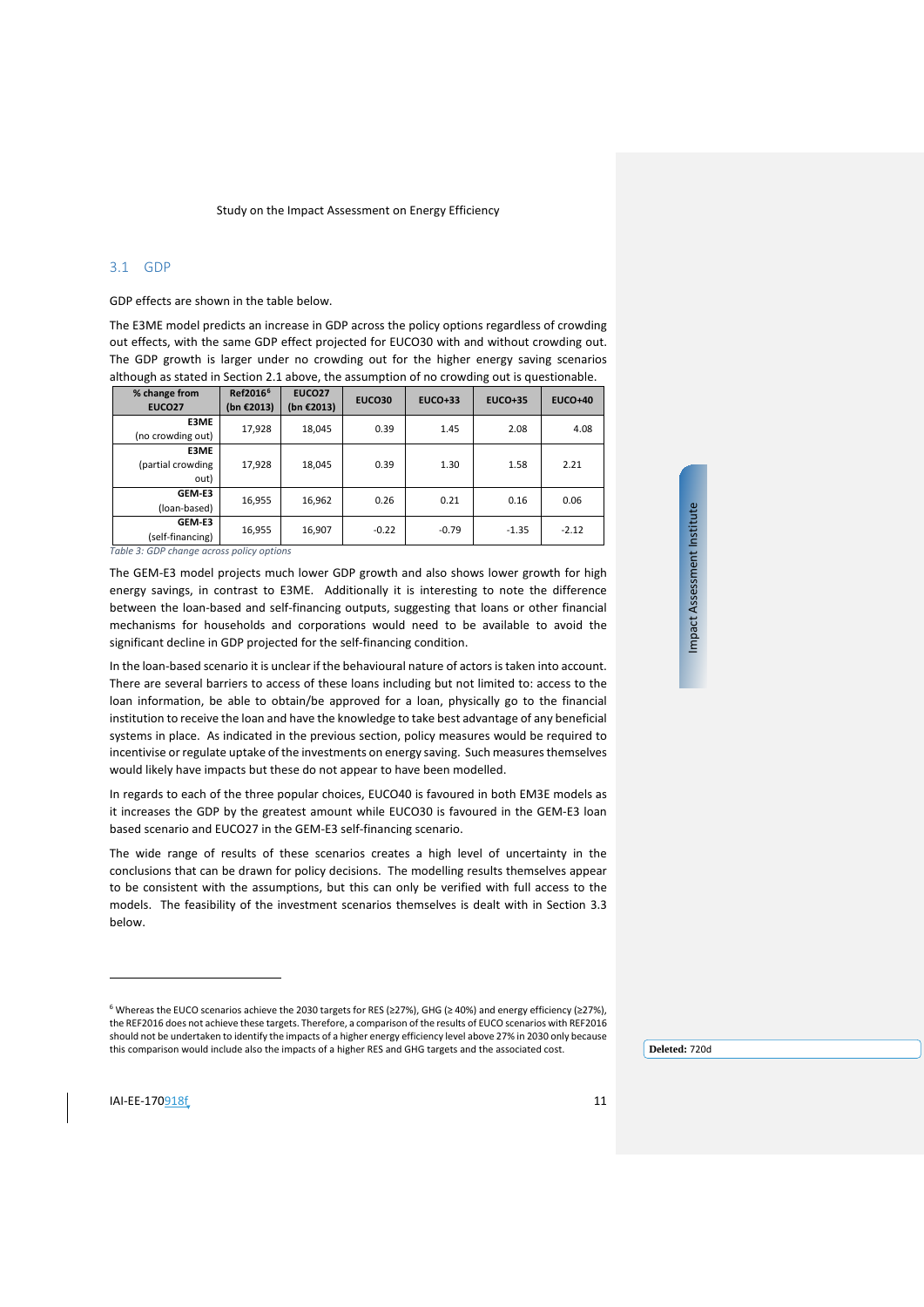## <span id="page-11-0"></span>3.2 System Costs

The total system costs associated with each policy option is laid out below along with the total systems cost as a percentage of GDP. This was done for both the 2021-2030 timeline (shown in the graph below) and a further-reaching 2021-2050 timeline. The cost rises across the policy options in the 2021-2030 timeframe at a rate that increases with higher energy savings.

| <b>Energy system costs</b><br>(2030)                                                                      | Ref2016 <sup>7</sup> | EUCO <sub>27</sub> | <b>EUCO30</b> | $EUCO+33$ | <b>EUCO+35</b> | <b>EUCO+40</b> |
|-----------------------------------------------------------------------------------------------------------|----------------------|--------------------|---------------|-----------|----------------|----------------|
| Total System Costs in billion €'13<br>(average annual 2021-30)                                            | 1,928                | 1,943              | 1,952         | 1,977     | 2.014          | 2,077          |
| Change in system costs<br>compared to EUCO27 (in bn<br>E'13                                               |                      |                    | 9             | 34        | 71             | 133            |
| Total System Costs as % of GDP<br>(average annual 2021-30)                                                | 12.28                | 12.37              | 12.42         | 12.57     | 12.80          | 13.18          |
| Total System Costs as % of GDP<br>increase (average annual 2021-<br>30) compared to EUCO27 in %<br>points |                      |                    | 0.05          | 0.20      | 0.43           | 0.80           |

*Table 4: Energy system costs 2021-203[08](#page-11-2)*

Therefore, considering only the total system costs between 2021 and 2030, the EUCO27 scenario would be the most favourable.

In the longer outlook from 2021-2050 there is a negative change in system costs between EUCO27 and EUCO30 [\(Figure 2\)](#page-12-1). According to the Impact Assessment "*Taking a longer term perspective (2021-2050), the average annual system costs for the 30% scenario would be € 9 billion lower than in the EUCO27 scenario, as the benefits of investments made between 2021 and 2030 continue to pay off post-2030."* This result implies that the economic costs and benefits in the 2021-2050 timeframe are near the optimum point in the EUCO30 scenario and that this would be the preferred option on a total cost basis if a longer term view is taken.

However the lack of availability of the model and absence of further data means that the Impact Assessment does not provide an understanding of the factors causing this optimum point to arise. Such information would be necessary in order to provide confidence in the mechanism that causes this optimum to arise and therefore in the results and conclusions of the modelling.

Impact Assessment Institute Impact Assessment Institute

 $\overline{a}$ 

<sup>7</sup> Whereas the EUCO scenarios achieve the 2030 targets for RES (≥27%), GHG (≥ 40%) and energy efficiency ((≥27%), the REF2016 does not achieve these targets. Therefore, a comparison of the results of EUCO scenarios with REF2016 should not be undertaken to identify the impacts of a higher energy efficiency level above 27% in 2030 only because this comparison would include also the impacts of a higher RES and GHG targets and the associated cost.

<span id="page-11-2"></span><span id="page-11-1"></span><sup>8</sup> The small difference between the total system costs and the summation of capital costs, energy purchase costs and direct efficiency investment costs (as shown in Annex 4) is due to the inclusion of the supply side auction payments under energy purchases, embedded in the energy prices (but not included under the reported total system costs which exclude auction payments).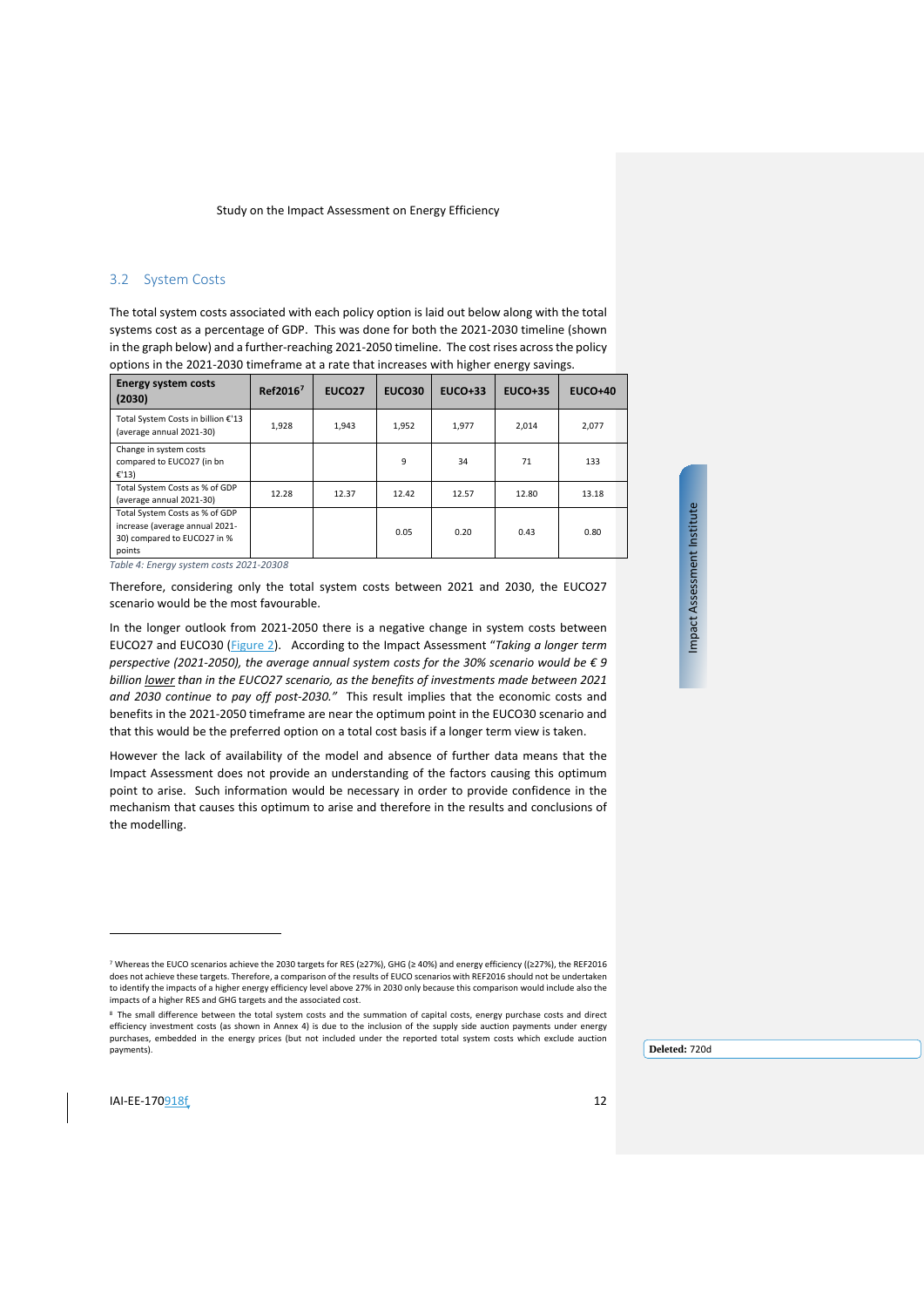

<span id="page-12-1"></span>*Figure 2: Average annual energy system costs 2021-2030 and 2021-2050*

Again, the results depend on the successful uptake of the energy savings measures.

#### <span id="page-12-0"></span>3.3 Investment

Investment will be necessary to meet the Energy Efficiency Targets in the 2030 scenario. The Impact Assessment lays out the total investment expenditures projected to be necessary to meet each scenario, along with a decomposed breakdown of different sectors. These figures indicate the investments required in order to reach the energy efficiency targets. However, the lack of availability for scrutiny of the PRIMES model used to generate the figures means they cannot be verified.

The projected investment figures are shown in the following table and chart.

| Investment expenditures: total and<br>sectorial decomposition in billion<br>€'10 (average annual 2021-30)                                          | <b>Ref2016</b> | <b>EUCO27</b> | <b>EUCO30</b> | $EUCO+33$ | $EUCO+35$      | <b>EUCO+40</b> |
|----------------------------------------------------------------------------------------------------------------------------------------------------|----------------|---------------|---------------|-----------|----------------|----------------|
| Total energy related investment<br>expenditures                                                                                                    | 938            | 1,036         | 1,115         | 1,232     | 1,324          | 1,565          |
| Change from EUCO27 in bn €                                                                                                                         |                |               | 78            | 196       | 288            | 529            |
| Households                                                                                                                                         | 127            | 168           | 214           | 286       | 337            | 455            |
| Change from EUCO27 in bn $\epsilon$                                                                                                                |                |               | 47            | 118       | 169            | 288            |
| Tertiary                                                                                                                                           | 23             | 40            | 68            | 119       | 157            | 257            |
| Change from EUCO27 in bn €                                                                                                                         |                |               | 28            | 79        | 117            | 217            |
| Industry                                                                                                                                           | 15             | 17            | 19            | 24        | 29             | 51             |
| Change from EUCO27 in bn €                                                                                                                         |                |               |               | 6         | 12             | 34             |
| Transport                                                                                                                                          | 705            | 731           | 736           | 729       | 733            | 740            |
| Change from EUCO27 in bn €                                                                                                                         |                |               | 5             | $-2$      | $\overline{2}$ | 9              |
| Grid                                                                                                                                               | 34             | 39            | 36            | 34        | 31             | 26             |
| Change from EUCO27 in bn €                                                                                                                         |                |               | $-3$          | $-5$      | $-8$           | $-13$          |
| Generation and industrial boilers                                                                                                                  | 33             | 42            | 42            | 40        | 37             | 36             |
| Change from EUCO27 in bn €                                                                                                                         |                |               |               | $-2$      | $-5$           | -6             |
| $\tau$ , but $\tau$ , the contract of contraction and contract and and set of the contraction of $\tau$ , $\tau$ ( $\tau$ $\alpha$ $\gamma$ $\tau$ |                |               |               |           |                |                |

*Table 5: Projected total investment expenditures and additional investment vs EUCO27*

Further, there is insufficient information provided in the Impact Assessment and its annexes indicating how the figures were generated. This is a serious omission, as these figures are fundamental to the policy area. A fully transparent analysis is necessary in order to provide

**Deleted:** 720d

 $IAI-EE-170918f$  13

Impact Assessment Institute Impact Assessment Institute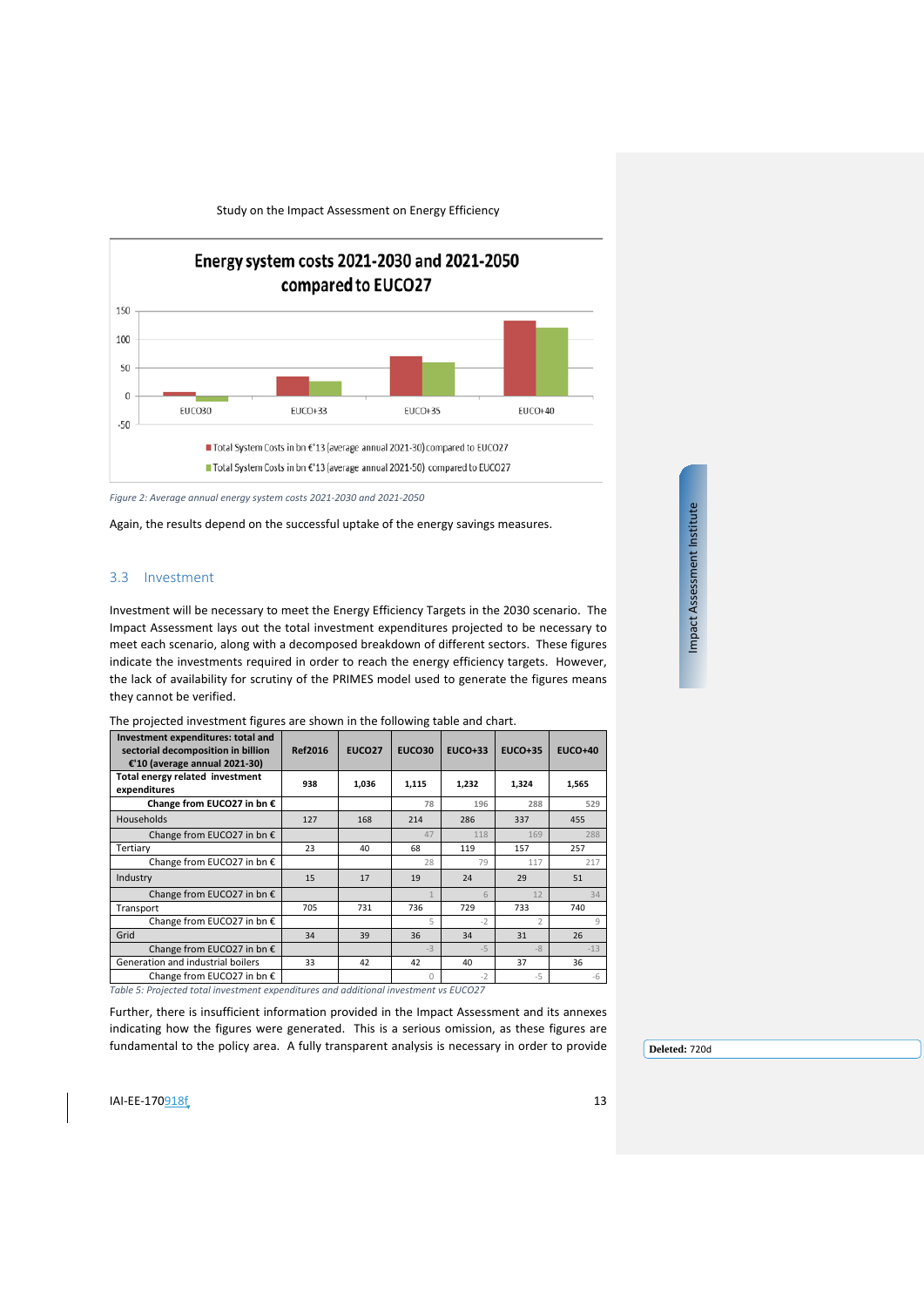valid figures and generate the necessary confidence for all stakeholders. At the very least, an explanation of how the figures were generated, the sources of the background data and a description of the algorithms used are necessary.

In the table above, the investment figures are compared to the EUCO27 scenario, not to the Reference scenario. A substantial part of the investment required to meet EUCO27 is due to meeting the GHG and renewable energy targets and cannot be directly attributed to energy efficiency. Information is not provided on the proportion attributable only to energy savings. However, the analysis below considers how the investments will be secured, which is a relevant question regardless of the purpose. In the subsequent analysis, investment figures compared to EUCO27 and to the Reference scenario are both quoted for completeness. The graph below shows the investments in comparison to the Reference scenario, in contrast to the table, in order to reflect the total investments projected to be necessary.



*Figure 3: Projected investment expenditures vs reference scenario (excluding grid infrastructure and generation boilers for readability)*

In all sectors, greater investments are projected as the 2030 energy savings target increases except in the case of transport, grid infrastructure and generation boilers. This general trend is reasonable, as greater investment in equipment and other measures would be expected in order to save more energy.

In the cases of grid infrastructure and generation boilers, the decreased need for investment with higher energy savings is explained in the Impact Assessment as being due to decrease of energy use and decrease dependence on fossil fuels respectively. This is consistent with reasonable expectation.

A footnote indicates that the investment figures for transport include rolling stock but not infrastructure and also exclude the cost of recharging infrastructure (for electric vehicles). This last point is justified by the recuperation in PRIMES of the costs of infrastructure in electricity prices. However, all relevant transport investments should be shown as investments in this table in order to be consistent. Charging infrastructure will not necessarily only be undertaken by utilities who then pass on the costs through electricity prices. If such investments are recuperated through costs, the table should also have excluded figures for grid investment.

**Deleted:** 720d

Impact Assessment Institute

Impact Assessment Institute

**IAI-EE-170**918f 14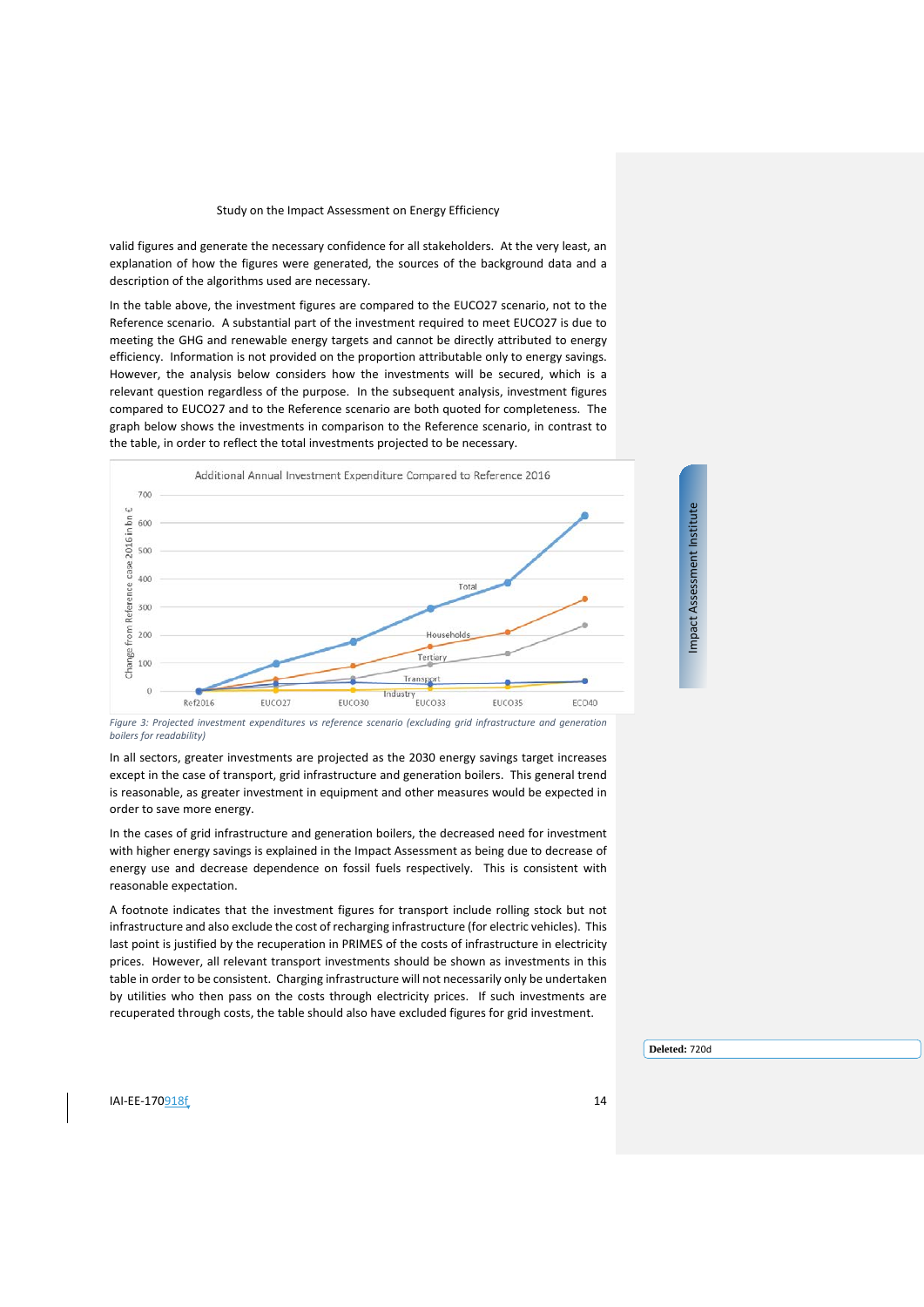



*Figure 4: Projected investment expenditures*

The relatively large jump in annual transport investment requirements between the Reference Scenario and EUCO27 (€26bn) is presumably due to the cost of reaching the GHG and renewables targets as well as the 27% energy savings. The further increase in investment to EUCO40 is only €9bn, including a fall between EUCO30 and EUCO33. An explanation in the Impact Assessment of the lack of material change in investment need for transport across the scenarios would have been valuable in creating confidence in the viability of the figures. This stability is in stark contrast to the much greater differential for households (€288bn between EUCO30 and EUCO40).

For the EUCO40 scenario, fleet average CO2 standards for cars of 74g/km in 2025 and 64g/km in 2030 are projected (Impact Assessment page 80). Realisation of these figures (reductions of 38% and 46% below the 2016 achievement level) would appear to require a material penetration of electrically chargeable vehicles. In turn this would require private and/or public charging infrastructure, including public charging stations or points as well as an upgrade of the grid and power capacity in homes.

The likelihood of the investments (in all sectors) being made is not directly addressed in the Impact Assessment. Binding targets on Member States for annual energy efficiency improvements are proposed, but in order to be realised, these must translate through policy measures into a sufficient incentive for businesses and households to invest.

The Impact Assessment does include a caveat that each instrument may not work in all circumstances and Member States should create the best financial scheme for their current situation, thereby itself acknowledging that the required investments are not guaranteed.

Finally the Impact Assessment identifies that the largest investment will need to be made for households, reflecting the fact that this sector is projected to have the highest potential for energy savings. The average rate of renovation for buildings across the EU is 1%<sup>[9](#page-14-0)</sup>. This is the case where the assumptions of the investment model appear most likely to break down in practice. For the preferred EUCO30 scenario, the additional annual investment compared to EUCO27 is €79bn per year, of which €47bn for households (about €200 per household<sup>10</sup>). Compared to the reference scenario (therefore including some non energy efficiency Impact Assessment Institute Impact Assessment Institute

j

<sup>9 &</sup>quot;Impact Assessment on the Proposal amending Directive 2010/31/EU on the energy performance of buildings", SWD(2016)414, European Commission, 30<sup>th</sup> November 2016

<span id="page-14-1"></span><span id="page-14-0"></span> $10$  Eurostat data on household composition (2.3 people per household) and population (512m) in the EU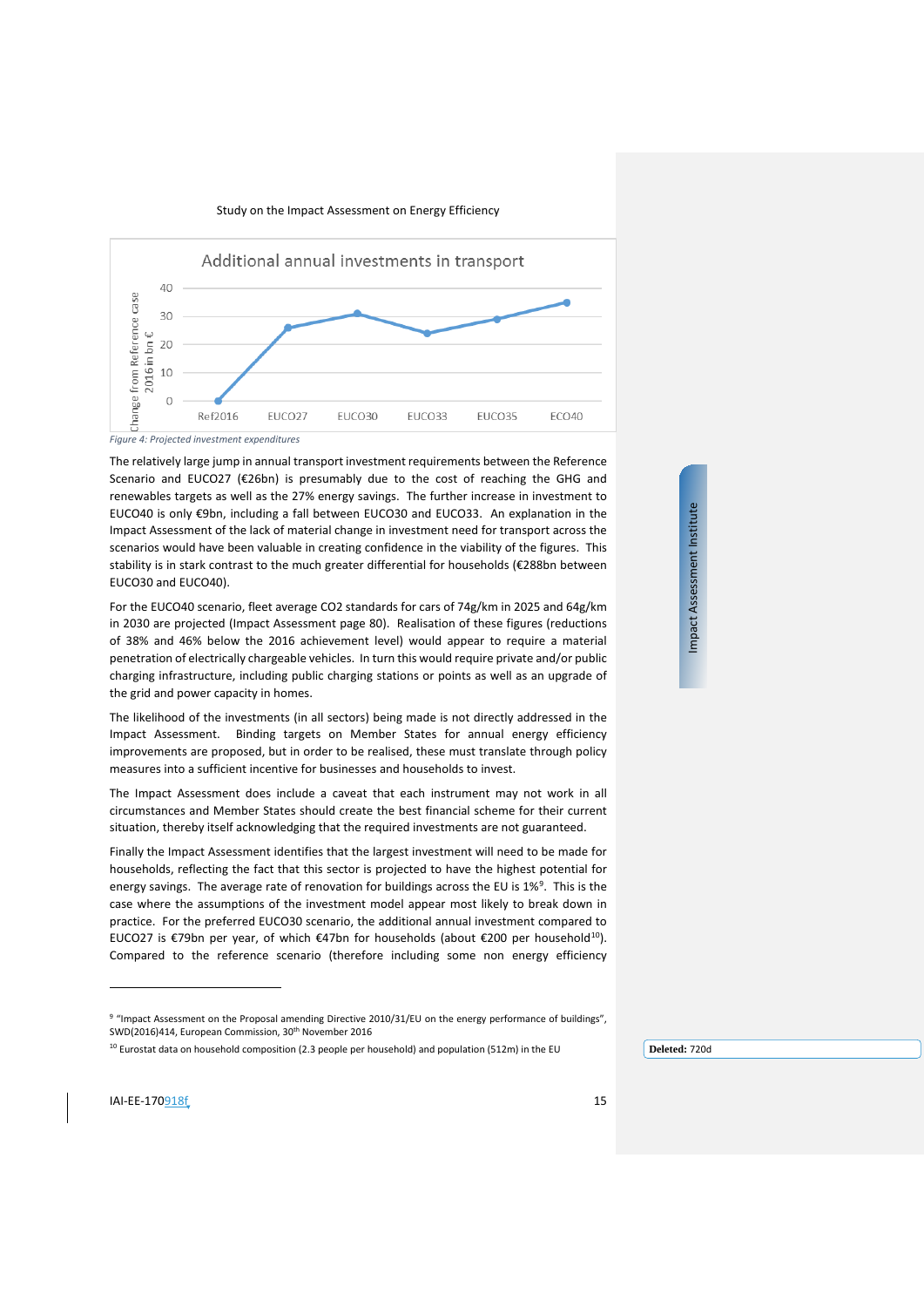investment) this is €177bn per year, of which €87bn for households (about €400 per household). Split incentives exist for many households. In the case of rental properties the landlord may choose not to install energy efficient technologies because they will not necessarily be able to recoup the investment through higher rents. Further, a clear incentive for individuals to invest in energy savings measures for their own properties would be required.

The figures are commensurately higher for the most ambitious scenarios such as EUCO40. EUCO40 requires annually an additional €627bn over the 2021-2030 period compared to the reference scenario (€529bn vs EUCO27), including €329bn (€288bn vs EUCO27) for households, equalling €1500 per household per year (€1300 vs EUCO27). In order for this to be realised, very strong incentives would need to be in place to encourage the investment by both businesses and households.

#### <span id="page-15-0"></span>3.4 Energy Imports

Energy imports play an important role in the EU economy and are particularly relevant to energy security, whose enhancement is one of the objectives of the Directive. As seen in the table below, higher energy savings are projected to lead to lower energy imports, with the strongest effect on gas imports. This effect appears to be consistent with expectation, as the first energy efficiency measures to become effective (through the projected investments) would be those on households, thereby reducing gas demand. Between EUCO27 and EUCO30 there is actually a small increase in imports of solid fuels, presumably reflecting the effect of the decreasing ETS price. Renewable energy decreases across all scenarios but this is associated with the concurrent drop in overall energy use.

| Impacts on energy<br>security (2030)                                                                                   | Ref2016 <sup>11</sup> | <b>EUCO27</b> | <b>EUCO30</b> | <b>EUCO+33</b> | $EUCO+35$ | <b>EUCO+40</b> |
|------------------------------------------------------------------------------------------------------------------------|-----------------------|---------------|---------------|----------------|-----------|----------------|
| Net Energy Imports<br>Volume (2005=100)                                                                                | 93                    | 86            | 82            | 77             | 75        | 69             |
| - Solids                                                                                                               | 67                    | 57            | 59            | 57             | 57        | 52             |
| - Oil                                                                                                                  | 88                    | 80            | 79            | 77             | 75        | 73             |
| - Gas                                                                                                                  | 116                   | 110           | 97            | 84             | 78        | 64             |
| - Renewable Energy<br>$T = k \cdot l = C$ . Loop on the same $T = \frac{1}{2}$ and $C = \frac{1}{2}$ and $\frac{1}{2}$ | 796                   | 848           | 804           | 803            | 785       | 762            |

*Table 6: Impacts on Energy Security*

The Impact Assessment does not evaluate the benefits from decreased imports (as opposed to decreased energy use). The reduced imports reflect reduced energy use. An assessment of the relative value of reducing imports compared to reducing purchases of domestic energy Impact Assessment Institute Impact Assessment Institute

j

<span id="page-15-1"></span><sup>11</sup> Whereas the EUCO scenarios achieve the 2030 targets for RES (≥27%), GHG (≥ 40%) and energy efficiency (≥27%), the REF2016 does not achieve these targets. Therefore, a comparison of the results of EUCO scenarios with REF2016 should not be undertaken to identify the impacts of a higher energy efficiency level above 27% in 2030 only because this comparison would include also the impacts of a higher RES and GHG targets and the associated cost.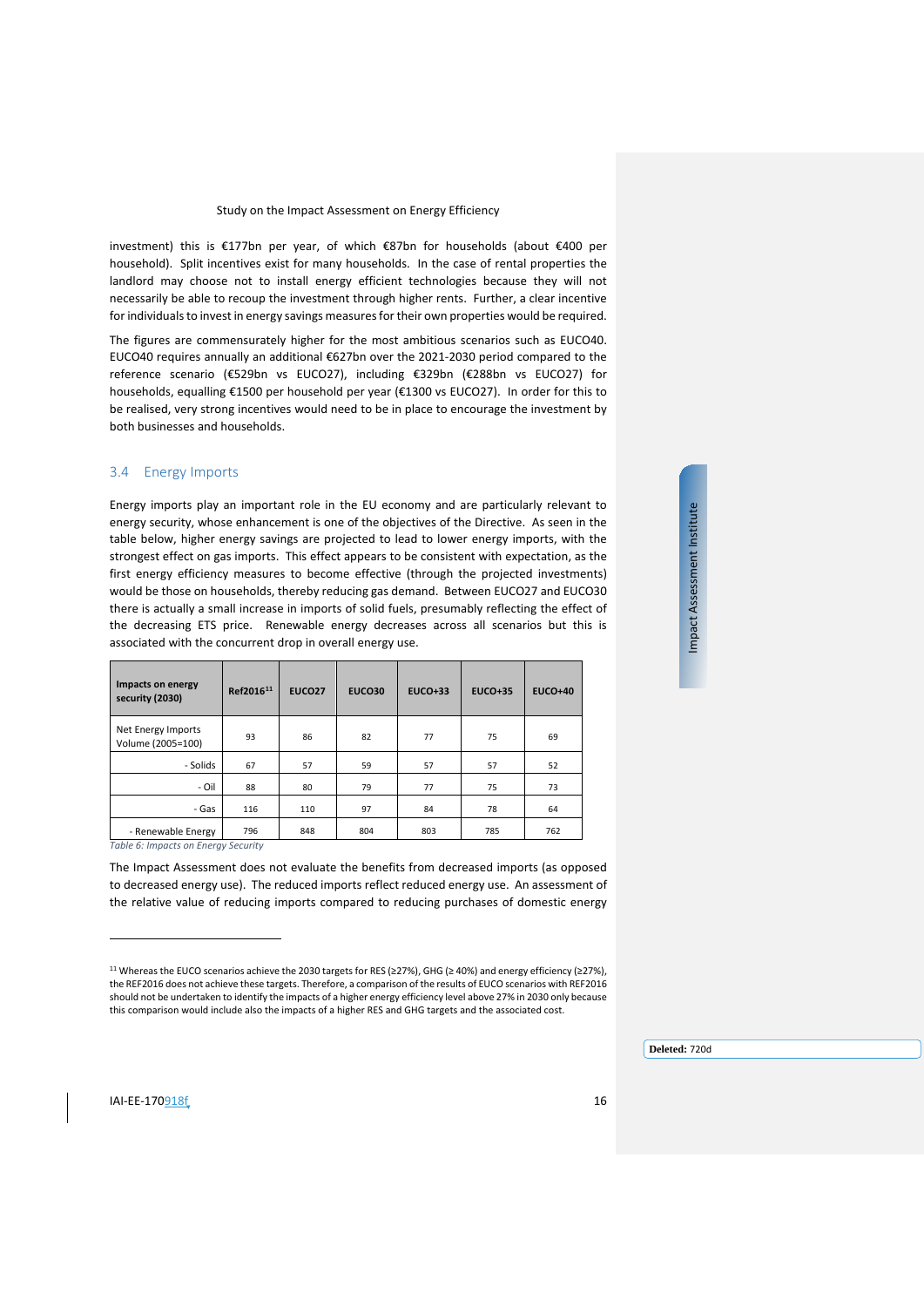sources is required in order to make a comprehensive assessment. This would enable the higher ambition scenarios in particular, to be coherently assessed, as these exhibit the highest reductions in imports. A possible approach for addressing this question was proposed in the Institute's study on the renewable energy directive<sup>[12](#page-16-1)</sup> (page 46).

#### <span id="page-16-0"></span>3.5 Emissions Trading System (ETS) and Price of Electricity

The Emissions Trading System carbon price decreases with increasing energy savings in the presented scenarios. However the trend is not consistent. The price increases of €8 between the Reference Scenario and EUCO27 is explained by the higher annual reduction factor in the ETS cap, which in turn helps to reduce energy use, supporting achievement of the 27% energy savings.

| <b>Electricity, carbon</b><br>prices and ETS<br>emissions (2030) | Ref2016 <sup>13</sup> | <b>EUCO27</b> | <b>EUCO30</b> | $EUCO+33$ | $EUCO+35$ | $EUCO+40$ |
|------------------------------------------------------------------|-----------------------|---------------|---------------|-----------|-----------|-----------|
| Average Price of<br>Electricity (€/MWh)                          | 158                   | 161           | 157           | 158       | 157       | 159       |
| ETS carbon price ( $E/t$ of<br>$CO2-eq$                          | 34                    | 42            | 27            | 27        | 20        | 14        |
| ETS emissions (% below<br>2005)                                  | $-37.7$               | $-43.1$       | $-43.1$       | $-44.3$   | $-44.2$   | $-48.3$   |

*Table 7: Impacts on price of electricity and ETS carbon price*





*Figure 5: Projected ETS prices*

The ETS price decreases between EUCO27 and EUCO30, then identical ETS prices are projected for EUCO30 and EUCO33, with the price again projected to decrease between EUCO33 and EUCO35. No explanation for this discontinuity is available in the Impact Assessment, whereby one would be necessary in order to provide confidence in the apparently anomalous figure and therefore all related results.

**Deleted:** 720d

 $\overline{a}$ 

<sup>&</sup>lt;sup>12</sup> Final study on the "IMPACT ASSESSMENT on the Proposal for a Directive of the European Parliament and of the Council on the promotion of the use of energy from renewable sources" SWD (2016) 418, Impact Assessment Institute, 19th June 2017.

<span id="page-16-2"></span><span id="page-16-1"></span><sup>13</sup> Whereas the EUCO scenarios achieve the 2030 targets for RES (≥27%), GHG (≥ 40%) and energy efficiency (≥27%), the REF2016 does not achieve these targets. Therefore, a comparison of the results of EUCO scenarios with REF2016 should not be undertaken to identify the impacts of a higher energy efficiency level above 27% in 2030 only because this comparison would include also the impacts of a higher RES and GHG targets and the associated cost.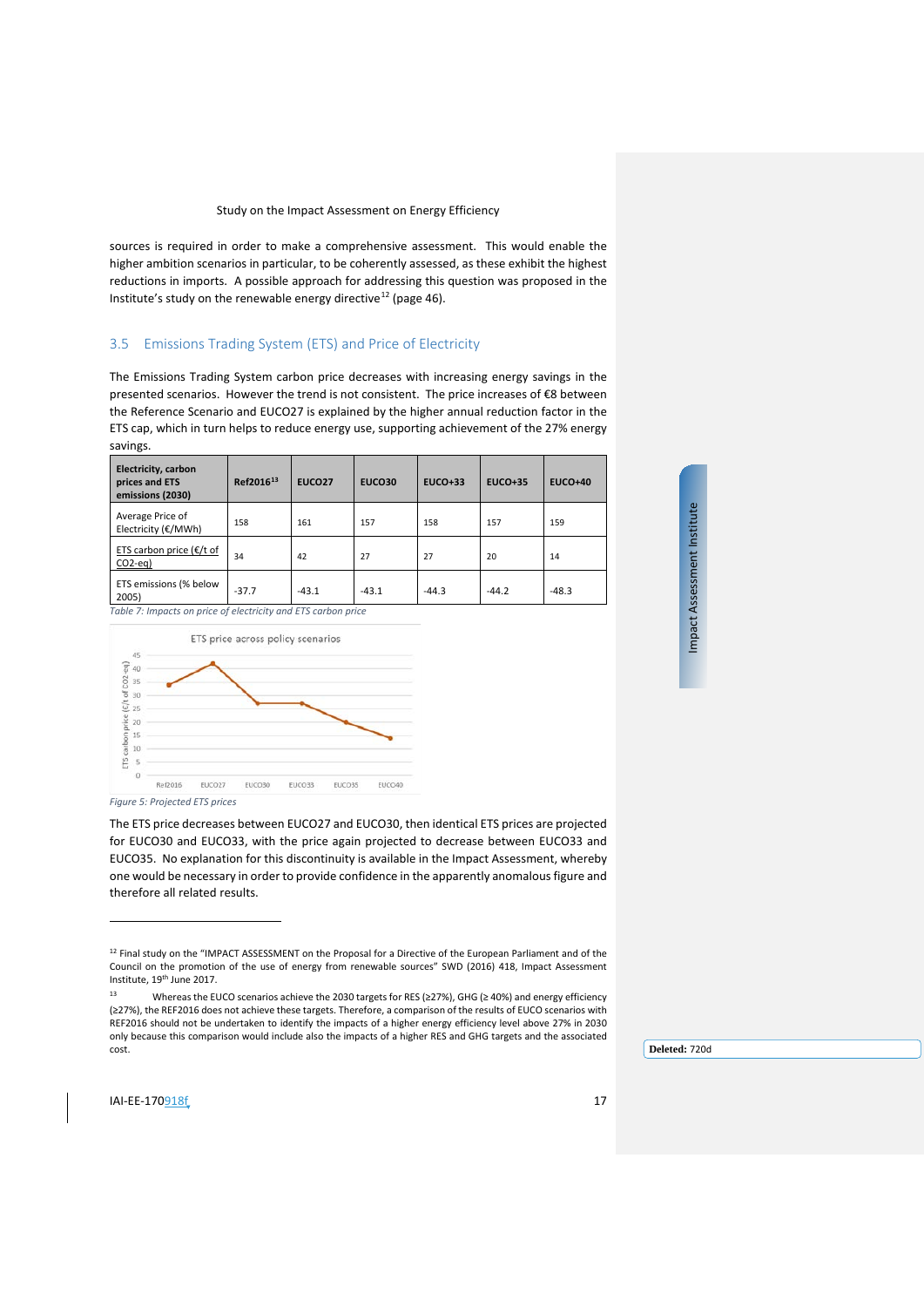In all cases (except the Reference Scenario), GHG emissions in the covered sectors achieve the 43% target in 2030.

The decrease in the ETS price would be a disincentive to invest in low carbon energy, such as fuel switching or renewables. The overall effect would therefore be a shift in the investment and cost requirements in the energy system from energy suppliers onto users. The lower costs for suppliers should in principle be passed on to users in lower energy prices.

The projected increase in total system cost with higher energy savings (Section [3.2](#page-11-0) above) indicates that, using the assumptions, data and algorithms of PRIMES, the cost of the energy savings measures substantially overcompensate the savings in generation.

The above analysis is dependent on the accuracy of the outputs from the PRIMES model, which cannot be verified. The discussion indicates some discrepancies for which no explanation is apparent. The results are therefore beset with uncertainty. A fuller assessment of the interaction between the ETS and the energy savings goals is required.

#### <span id="page-17-0"></span>3.6 Jobs

According to the figures presented in the Impact Assessment, higher energy efficiency would lead to an increase in jobs across all models except for the GEM-E3 self-financing. The change in growth overall is slow at the lower scenarios but ramps up quickly as the more ambitious scenarios are considered.

Similar questions on the assumptions of these models arise as in Section [2.1](#page-6-1) above due the wide variations between the results of these modelling scenarios.

The Impact Assessment does not define the quality of the jobs created, in particular the duration. The models used both acknowledge that the employment impact depends on the stock of available suitably skilled labour. If such labour is not available, either wages will increase instead of employment levels or labour would have to be imported. In some high technology sectors, this is already the case in the EU. To ensure EU labour meets the projected demand, sufficient skills would have to be ensured, itself requiring public and/or private investment.

The most important factor is the consideration of alternative destinations for the investment that creates jobs in this sector (budget effect). The figures quote total jobs, but more pertinent would be net jobs, compared to the investment being made in an alternative sector. This net figure could be positive, negative or zero.

It would be positive if the alternative investment destination were a sector with high capital investment, thereby with lower employment intensity. It could be negative if the incentives for energy efficiency divert investment from a theoretically more productive or labourintensive sector.

If data were available on the efficacy of the assumption made in the models, a more confident prediction of the employment effect (in this sector) could be made. Due to the questions arising on the assumptions (Sectio[n 2.1\)](#page-6-1) and the high variability of the quoted figures, confidence in the results is lacking.

Impact Assessment Institute Impact Assessment Institute

 $I$ AI-EE-170918 $f$  18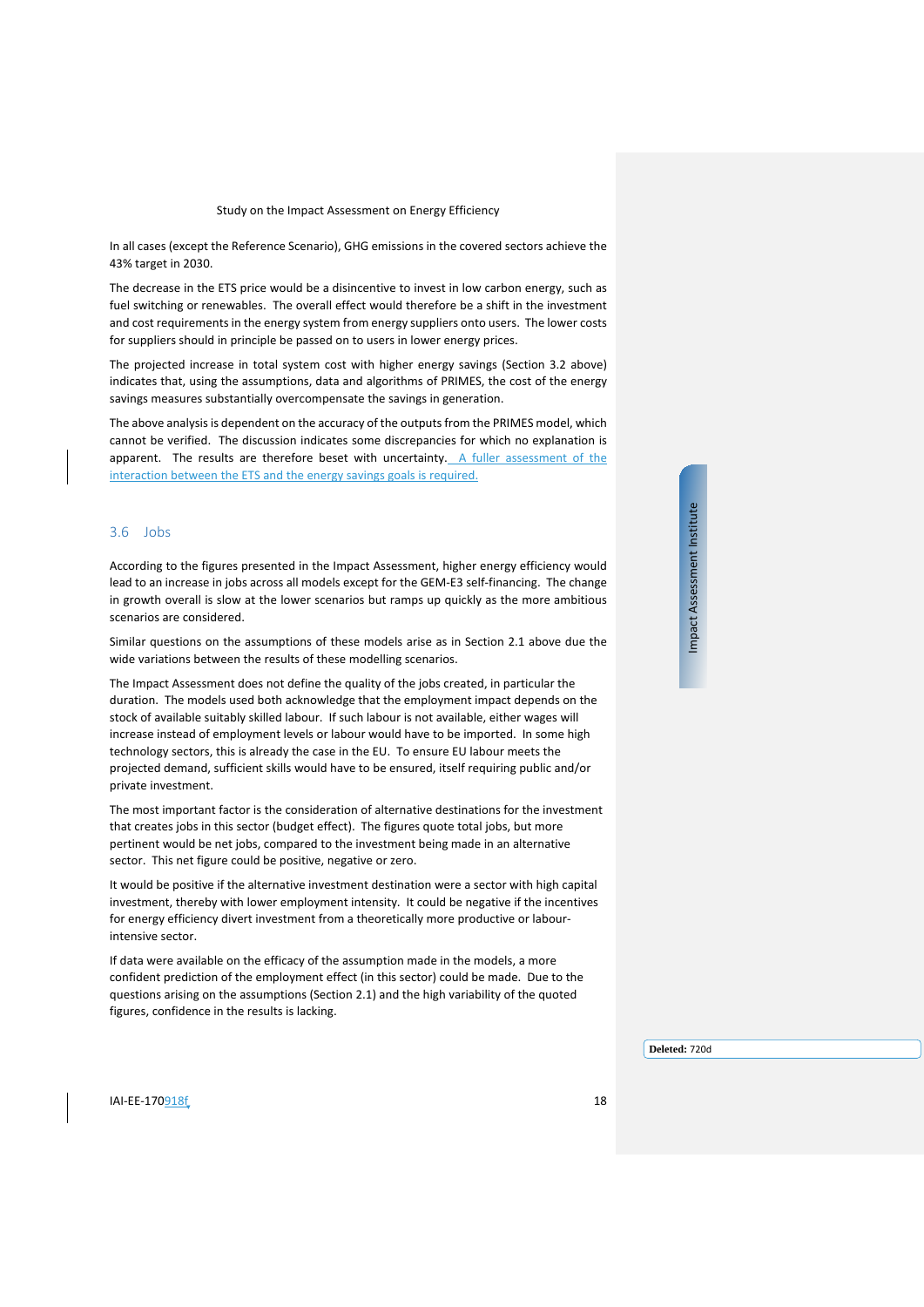|                                             | Absolute figures in millions |               | Change vs EUCO27 in millions |           |           |                |  |  |  |
|---------------------------------------------|------------------------------|---------------|------------------------------|-----------|-----------|----------------|--|--|--|
| % change from EUCO27                        | REF201614                    | <b>EUCO27</b> | <b>EUCO30</b>                | $EUCO+33$ | $EUCO+35$ | <b>EUCO+40</b> |  |  |  |
| E3ME<br>(no crowding out)                   | 233.1                        | 233.5         | $+0.405$                     | $+1.59$   | $+3.27$   | $+4.8$         |  |  |  |
| E3ME<br>(partial crowding out)              | 233.1                        | 233.5         | $+0.405$                     | $+1.47$   | $+1.98$   | $+3.2$         |  |  |  |
| GEM-E3<br>(loan-based)                      | 216.4                        | 216.6         | $+0.434$                     | $+0.607$  | $+0.780$  | $+1.2$         |  |  |  |
| GEM-E3<br>(self-financing)<br>_ _ _ . _ _ . | 216.4                        | 216.0         | $-0.382$                     | $-1.00$   | $-1.81$   | $-2.9$         |  |  |  |

*Table 8: Employment impacts in EU28 in 2030 (millions)*

Without the consideration of the budget effect, the above figures for jobs impact cannot be considered valid. More sophisticated analysis is necessary to generate a viable projection.

## <span id="page-18-0"></span>3.7 GHG

GHG emissions decrease across all scenarios, achieving the 40% reduction target for 2030. The reduction in greenhouse gas emissions remains stagnant between the EUCO27 and EUCO30 scenarios and increases with more ambitious scenarios.

| Emissions (2030)                   | Ref2016 <sup>15</sup> | <b>EUCO27</b> | EUCO30  | <b>EUCO+33</b> | $EUCO+35$ | <b>EUCO+40</b> |
|------------------------------------|-----------------------|---------------|---------|----------------|-----------|----------------|
| Total GHG emissions (% to<br>1990) | $-35.2$               | $-40.7$       | $-40.8$ | $-43.0$        | $-43.9$   | $-47.2$        |

*Table 9: GHG emissions and ETS percentage*

Notwithstanding the lack of availability of the model used to calculate the figures, the GHG reductions for each scenario appear qualitatively to be consistent with the parameters for the scenarios.

## <span id="page-18-1"></span>3.8 Health Impacts

The Impact Assessment section on "Air pollution: health impacts and air pollution control cost" contains projections on the costs of impacts on health and life expectancy and of pollution control.

**Deleted:** 720d

j

<sup>14</sup> Whereas the EUCO scenarios achieve the 2030 targets for RES (≥27%), GHG (≥ 40%) and energy efficiency (≥27%), the REF2016 does not achieve these targets. Therefore, a comparison of the results of EUCO scenarios with REF2016 should not be undertaken to identify the impacts of a higher energy efficiency level above 27% in 2030 only because this comparison would include also the impacts of a higher RES and GHG targets and the associated cost.

<span id="page-18-3"></span><span id="page-18-2"></span><sup>15</sup> Whereas the EUCO scenarios achieve the 2030 targets for RES (≥27%), GHG (≥ 40%) and energy efficiency (≥27%), the REF2016 does not achieve these targets. Therefore, a comparison of the results of EUCO scenarios with REF2016 should not be undertaken to identify the impacts of a higher energy efficiency level above 27% in 2030 only because this comparison would include also the impacts of a higher RES and GHG targets and the associated cost.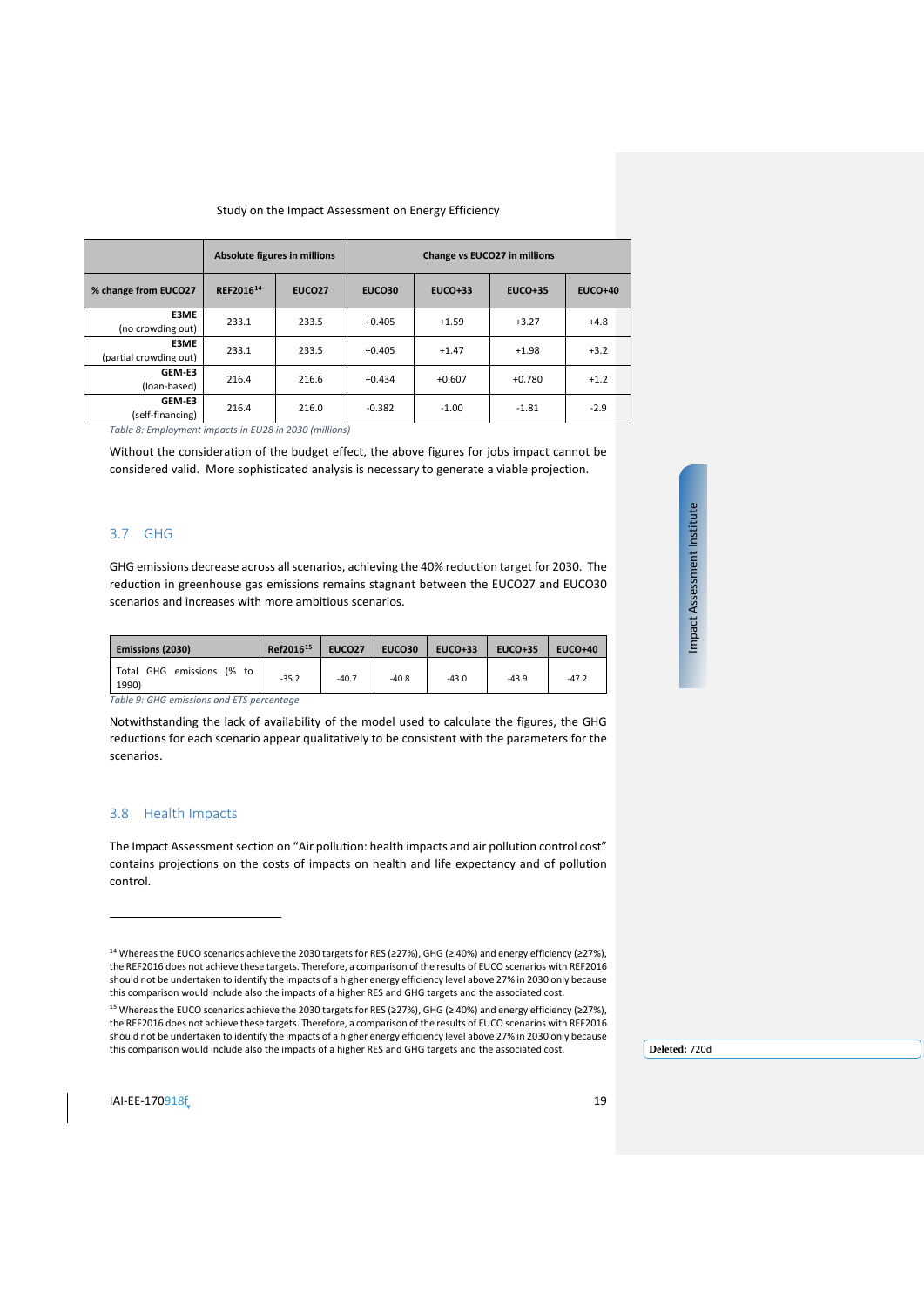The section quotes "latest research" (from the European Environment Agency) but the reference is to a study from 2010, which therefore does not consider changes and new data in the intervening six years. The introduction appears to tie energy efficiency directly to air pollution abatement, without acknowledging that such a correlation is not automatic and depends on the nature of the changes to the energy system. For example, vehicle emissions will align to emissions standards unless efficiency improvements are brought about by a substantial shift to zero emission vehicles or those with zero emission capability (for example electric).

However, in general less energy consumption would correlate to lower pollutant emissions if consumption of the highest emitting sources is reduced first. The extent of this reduction is assessed by the modelling, whose algorithms, input data and outputs are again not provided, precluding scrutiny of the results. The efficacy of the results (table 18 in the Impact Assessment) cannot therefore be confirmed.

The results are presented in terms of pollution control costs and health damage costs, thereby requiring an economic value being placed on human life, as developed in the EU's Thematic Strategy on Air Pollution. Appropriately a range of values for the cost of a life year lost is used, due to the uncertainty and sensitivity of this type of assessment.

Such figures may be contentious, but where they are quoted, it would be consistent to compare them to the projected cost of each scenario:

| Energy system costs &<br>health benefits                                                         | EUCO <sub>27</sub> | EUCO30      | $EUCO+33$ | <b>EUCO+35</b> | <b>EUCO+40</b> |
|--------------------------------------------------------------------------------------------------|--------------------|-------------|-----------|----------------|----------------|
| Incremental Total System Costs<br>in billion €'13 vs Ref2016<br>(average annual 2021-30)         | 0                  | 9           | 34        | 71             | 134            |
| SUM of reduction in pollution<br>control costs & health damage<br>costs in 2030 (€ billion/year) | $\Omega$           | $4.5 - 8.3$ | 15.2-28.4 | 19.9.-36.6     | 30.4-55.9      |

*Table 10: Comparison of total system costs and health benefits*

This provides a measure (based on the applied assumptions) allowing some comparison of costs and benefits. The projected health benefits partially compensate for the increased total system costs of the energy efficiency scenarios. If a decision were based purely on economic costs and benefits (as in Section [3.2](#page-11-0) above), EUCO27 would remain the preferred option for the 2030 timeframe. However, if greater weight were given by policy makers to the health benefits, a more ambitious energy efficiency scenario could be favoured. Figures on health impacts are not provided for 2050 but could be expected to influence the outcome of this decision making method if available.

The two sets of economic figures are not directly comparable since they represent investment and running costs in one case and notional costs avoided in the other, and each apply to different economic actors. However, the direct comparison provides policy makers with a clearer overview of the relevant impacts on which to base decision making.

#### <span id="page-19-0"></span>3.9 Social Impact

The impact on household expenditure is projected, with a "slight" increase in the share of energy related costs expected as energy savings increase in 2030 and a decrease in 2050.

Impact Assessment Institute Impact Assessment Institute

 $I$ AI-EE-170918 $f$  20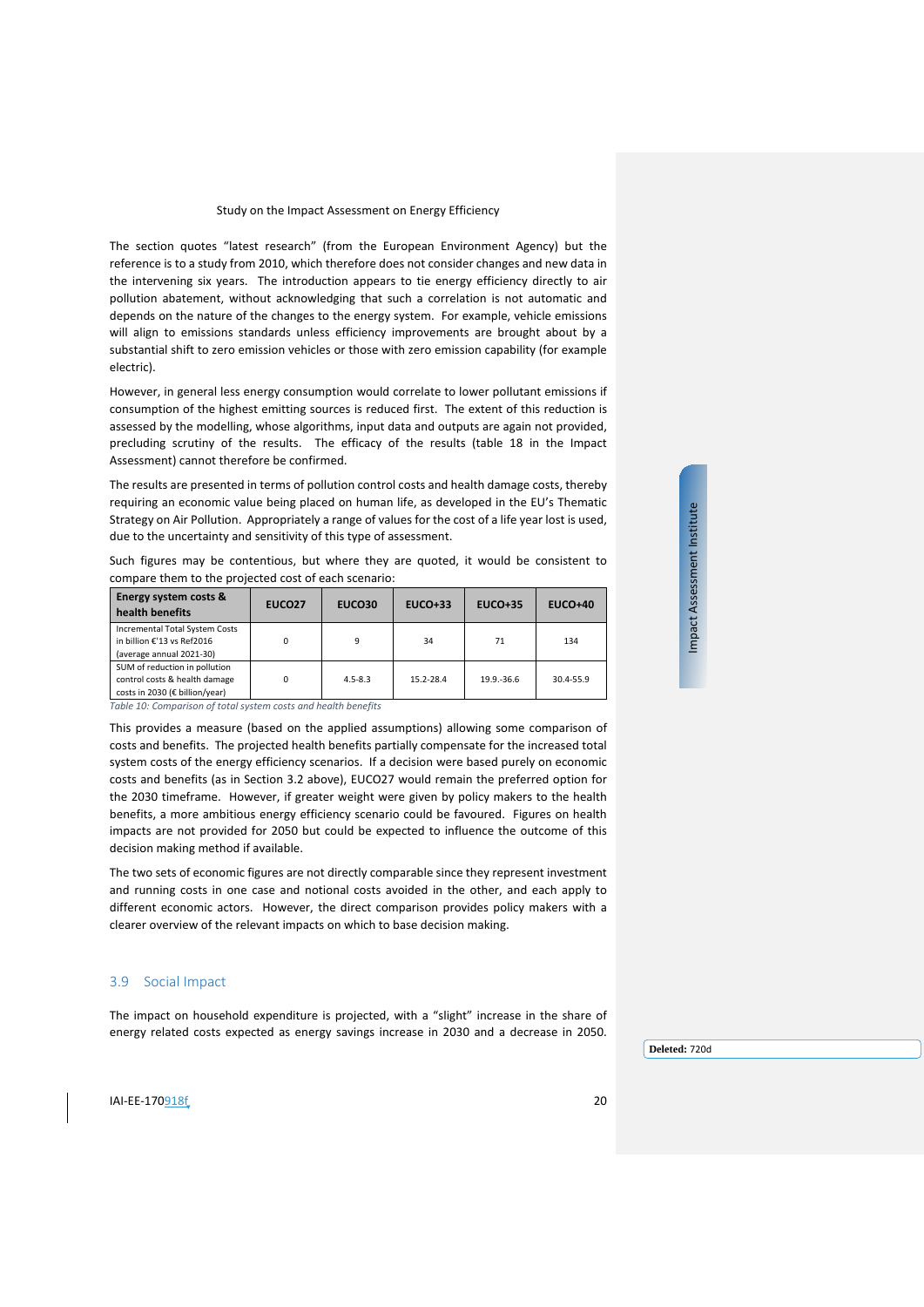Without access to the modelling it is not possible to confirm the robustness of the projections. Further, the projections are based on achievement of the scenarios, which in turn assume the necessary investments are made. As indicated in Section [3.3,](#page-12-0) fulfilment of this assumption is not demonstrated.

Real disposable incomes are projected to increase overall and within each income quintile except in the self-financing option presumably do to the use of capital for energy efficiency investments. These projections are made taking into account the projected increase in GDP and in employment.

As in (Section [3.1\)](#page-10-0) and (Section [3.6\)](#page-17-0) there are serious concerns underlying the assumptions for GDP and Employment statistic respectively and the variability between the scenarios. Since these criteria are used in projecting income growth it can be assumed that the same issues apply. Alongside these arguments is the question, as indicated above, of which low-income households have access to loans, and other financial incentives to undertake energy efficiency measures.

#### <span id="page-20-0"></span>3.10 Additional considerations

#### 3.10.1 Investment

The very high projected figures for required investment, especially for households, if substantiated, present a strong disincentive for increased ambition of the energy efficiency scenarios. However, since energy savings targets are achieved by reducing the consumption of energy, in principle this can at least partially be realised through behavioural change. In particular in households, reducing consumption can be achieved by using fewer amenities, switching off lights and accepting lower / higher temperatures. A similar effect may be seen in the tertiary sector.

The impacts of such behavioural change in households would be social and health-related (less comfortable temperatures, fewer energy-consuming conveniences, more attention to controlling energy use) and economic (lower consumption of goods and services). It would be expected that the likelihood of widespread acceptance of such changes would be low or conversely that the regulations / incentives necessary would be onerous. This may be the reason for not including such an option in the Impact Assessment. However, it could also be argued that the likelihood of investment participation to the levels projected is also low, although this option was fully assessed.

For completeness, it would therefore have been appropriate to consider the fully behavioural option (at least for households) in the modelling and analysis. This would have provided valuable information on the social and economic costs and benefits as a platform for a wider discussion on the measures that would be necessary to bring about the behavioural change.

The success of such measures to change behaviour *en masse* would be expected to require farreaching regulation and/or incentives that well-coordinated at EU, national and local level, combined with strong enforcement. Experience suggests that this would be difficult to achieve. However, the measure of energy price increases is one whose effect could be precisely defined and modelled. For every energy savings target, there must be an energy price level that would bring it about through economic forces, by incentivising investment in **Deleted:** In manufacturing industry this option is less viable since energy is strongly correlated to economic output.

Impact Assessment Institute

mpact Assessment Institute

**Deleted:** theory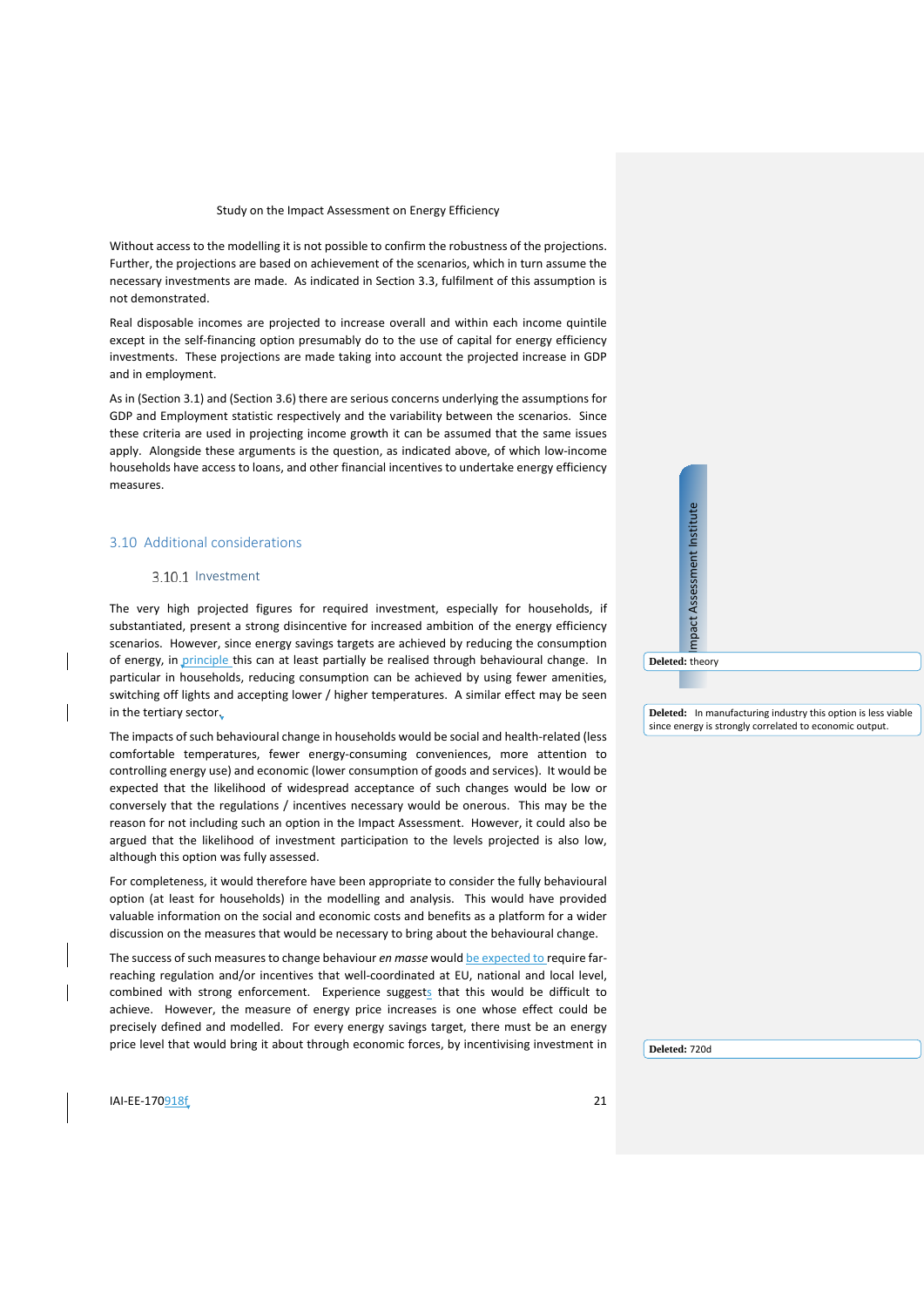energy saving measures or by suppressing energy demand. In the current modelling a very small variation in energy prices between scenarios is projected.

The implementation of policies to apply such price increases could be expected also to be very difficult to achieve (for example through taxes applied at national level) and would be likely to meet some social resistance. They would be expected to have material social and health effects (as indicated above) in addition to economic ones. Significantly higher energy prices would result in higher levels of energy poverty, affecting social well-being due to higher household expenditure and potentially health issues for those choosing to use less energy for heating.

However, the modelling would be an extremely valuable exercise to demonstrate how the economic factors could interact to achieve the policy scenarios. It would indicate the relative efficiency of price increases against the investment driven policy model in meeting the overall energy savings targets.

#### 3.10.2 Geographical and timing effects of the costs and benefits

No analysis was presented in the Impact Assessment of the distribution of the impacts across Member States. To present such data in detail in the Impact Assessment itself would have been unnecessary. However, the outputs from the PRIMES modelling were created down to Member State level<sup>[16](#page-21-0)</sup> and the relevant background data is therefore available to assess the effects. It would have been of value to include for a brief overview of the distribution of all costs and benefits of the total energy savings and the end-use energy savings scenarios.

This would have indicated where any burden (e.g. total system costs) or benefits (e.g. health) might have fallen disproportionately, potentially to inform a more differentiated approach.

The timing of the costs and benefits is also a valuable area of investigation. Average annual total system costs were found to be modest for the EUCO30 scenario between 2021 and 2030, and negative between 2021 and 2050. This single figure does not communicate the "cashflow" effect, which would be expected to indicate that investment expenditure is more prevalent in the early years, with reduced costs in the later years. Again this information would have been generated by the modelling but was not made public nor discussed in the Impact Assessment. It would have been highly informative, to demonstrate how Member States and stakeholders would need to plan financing in order to achieve the objectives.

This is also related to the question of the time value of money, manifested in discount rates. PRIMES uses a decision making discount rate for determining choices that are made by the various energy actors. This rate varies for different actors (Annex 4 of the Impact Assessment, section 4.2.3). It also uses a flat financial discount rate of 10% for all end consumers in all scenarios when calculating total system costs.

The financial discount rate has been selected to be in line with the weighted average cost of capital in the supply sector (again section 4.2.3). The determination of discount rates requires **Deleted:** w

**Deleted:** significant

<span id="page-21-0"></span>IAI-EE-170918f 22

j

<sup>&</sup>lt;sup>16</sup> "Technical report on Member State results of the EUCO policy scenarios", E3MLab & IIASA, December 2016 [https://ec.europa.eu/energy/sites/ener/files/documents/20170125\\_-](https://ec.europa.eu/energy/sites/ener/files/documents/20170125_-_technical_report_on_euco_scenarios_primes_corrected.pdf) [\\_technical\\_report\\_on\\_euco\\_scenarios\\_primes\\_corrected.pdf](https://ec.europa.eu/energy/sites/ener/files/documents/20170125_-_technical_report_on_euco_scenarios_primes_corrected.pdf)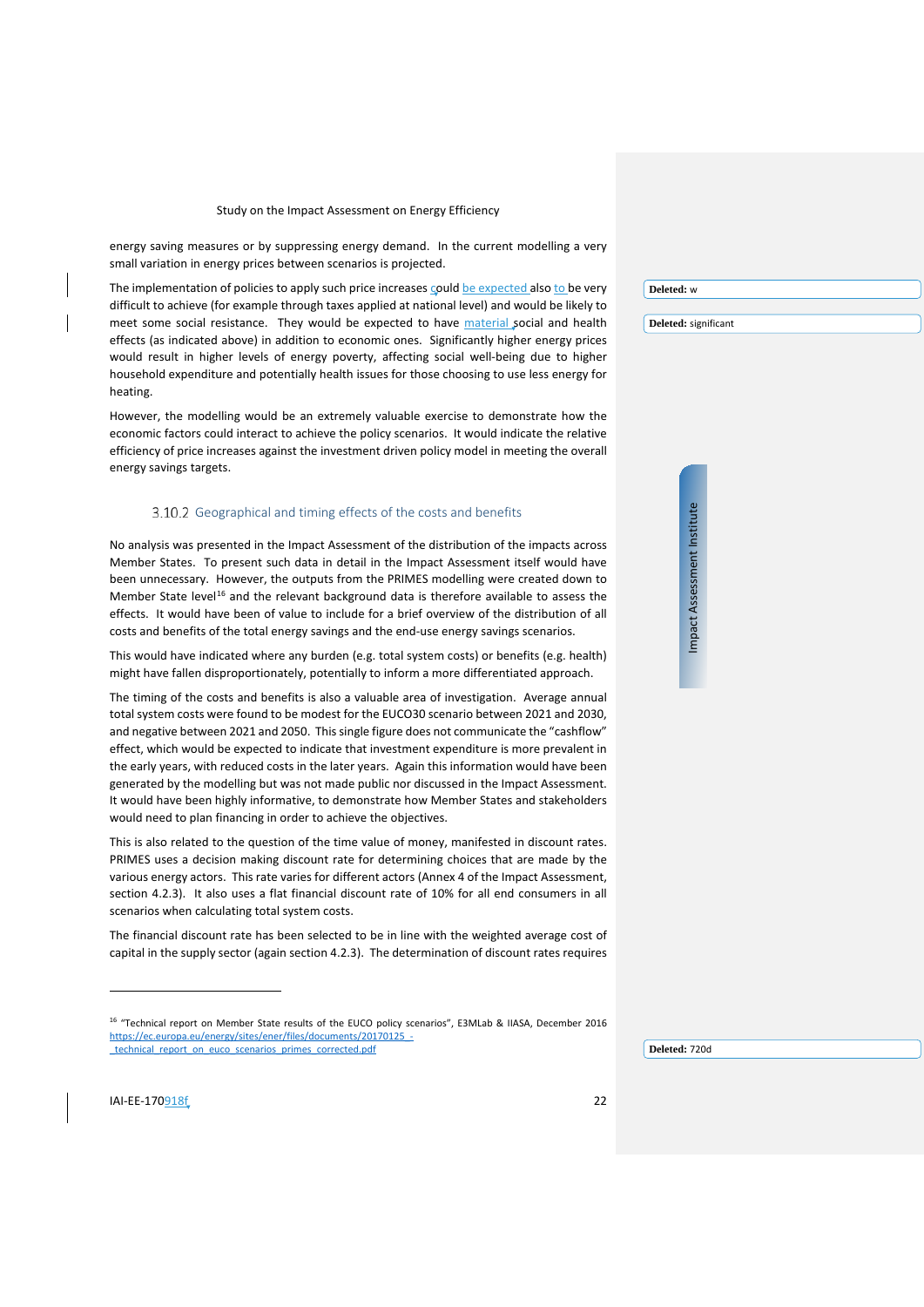decision making based on assumptions, the concept of a "correct" discount rate is difficult to define. Its selection depends on the relative value placed on future benefits or losses. This is likely to vary for different stakeholders. Therefore, this study exercises no scrutiny on the choice of this discount rate. It would be highly informative to carry out a delta analysis on the total systems costs with altered discount rates to demonstrate the effects of different assumptions. If the results are sufficiently detailed, including a breakdown of system costs by investment and operational costs, they can contribute to a more robust assessment of the target scenarios $^{17}$  $^{17}$  $^{17}$ .

#### <span id="page-22-0"></span>3.11 Conclusion

The legislative proposal sets a 30% energy savings target for 2030, increasing from the 27% target (having in mind a 30% target) included in its 2014 Climate & Energy Communication. It is also intended for this Directive to work in concert with the targets of 40% reduction in GHG emissions and achievement of the 27% increase in renewable energy share by 2030.

The proposal is therefore consistent with the Impact Assessment, which concludes (Section 6.1) that the 30% savings (EUCO30) scenario is the preferred option by comparing it to the EUCO27 scenario. However, it does not refer to the other (more ambitious) scenarios up to EUCO40 in this concluding assessment (except by presenting all the many data points for each scenario in a single table). It therefore does not appear to evaluate all scenarios equally. Even though a political decision has been made for the 30% scenario, it is the purpose of the Impact Assessment to evaluate all potentially viable policy options. This is especially relevant due to the resolution of the European Parliament for a 40% energy savings target.

This could have been most effectively achieved by setting in advance the assessment an selection criteria for the options, weighting each of the parameters with a clear explanation to justify the determination of their relative importance. This would still require comparison of impacts not directly comparable numerically (e.g. total system costs in  $\epsilon$ , employment in number of jobs, energy imports, life years saved). It would however provide a clear framework for decision making.

The EU's GHG reduction and proposed renewables targets are achieved in all scenarios, with minimal differentiation between EUCO27 and EUCO30. Therefore the comparison relies on other impacts, including costs, jobs, health, social. The comparison of these impacts is based on modelling not available for scrutiny and therefore any conclusions are reached without generating confidence in their robustness.

Total system costs in the 2030 timeframe are projected to be higher with higher energy savings across all scenarios. In the 2050 timeframe total system costs are lowest for the EUCO30 scenario, then again rise with higher energy savings. If total system costs were the sole criterion, in the timeframe of the legislation (2030), EUCO27 would therefore be preferred. If **Deleted:** however have **Deleted:** en **Deleted:** in the Impact Assessment

> Impact Assessment Institute Impact Assessment Institute

**Deleted:** 720d **Formatted:** Font: 9 pt **Formatted:** Space Before: 3 pt, After: 0 pt **Formatted:** Font: 9 pt **Formatted:** Font: 9 pt

<span id="page-22-1"></span>IAI-EE-170918f 23

j

<sup>&</sup>lt;sup>17</sup> Reflecting the conclusion of the study "Clean Energy for All Europeans - Do the Commission's Impact Assessments Assign the Right Role to Energy Efficiency?", by OpenExp, May 2017, as indicated in a response to the peer review (Annex II)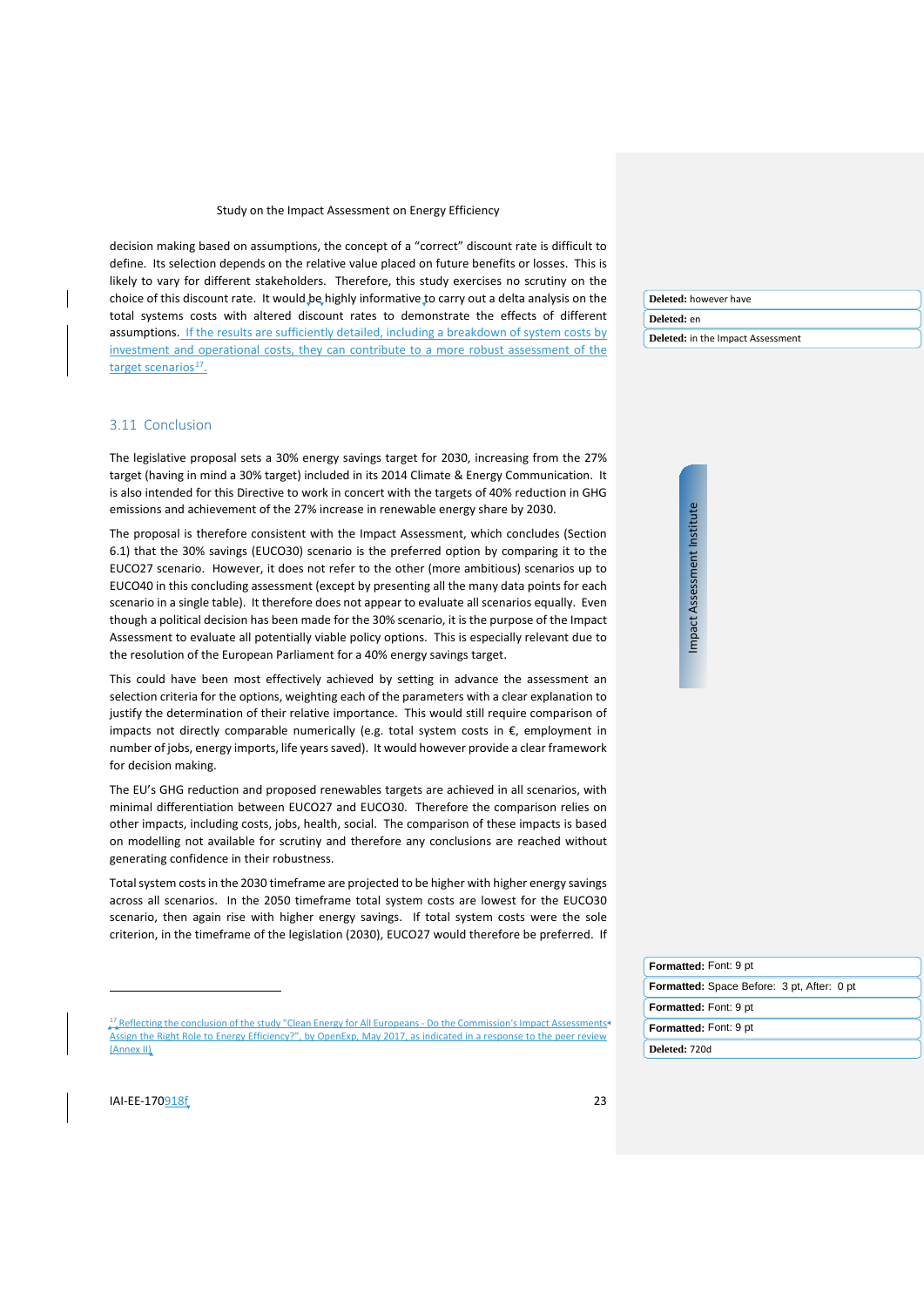a long-term view is taken, again considering only the total system costs, the EUCO30 scenario would result.

The analysis behind the social and jobs impacts is associated with potentially flawed assumptions and a high variability of results, which are therefore not sufficiently robust to provide justification for any of the scenarios.

The investment requirements, being one element of the total system costs, are substantial and increase with higher energy savings. The preferred scenario EUCO30 is projected to require €400 per household per year in addition to business and public investment. This figure rises to €1500 per household for EUCO40. The section on assessment of impacts includes (pages 108/109) a list of measures that would be needed at EU and Member state/regional/local level to achieve the EUCO30 target. The list is quite comprehensive, but it is not sufficient to address the key question of how to realise in practice the high household and business investments projected in the Impact Assessment to be necessary to meet the energy savings targets.

Since the rate of required investment increase rises at energy savings levels above 30%, achievement of the scenarios becomes more challenging. For those scenarios above EUCO30, measures to ensure the investments would have to be increasingly extensive. As indicated in the previous section, any such measures, whether regulatory, behavioural or economic would have to overcome barriers that increase in size as the energy savings level increases.

Since all the scenarios presented rely on securing the projected investments, their feasibility is in question. For this reason, the alternative options of achieving the energy savings targets through behavioural or price measures need to be fully assessed and considered. These also exhibit issues of feasibility and acceptability but are equally valid options for policy.

Impact Assessment Institute Impact Assessment Institute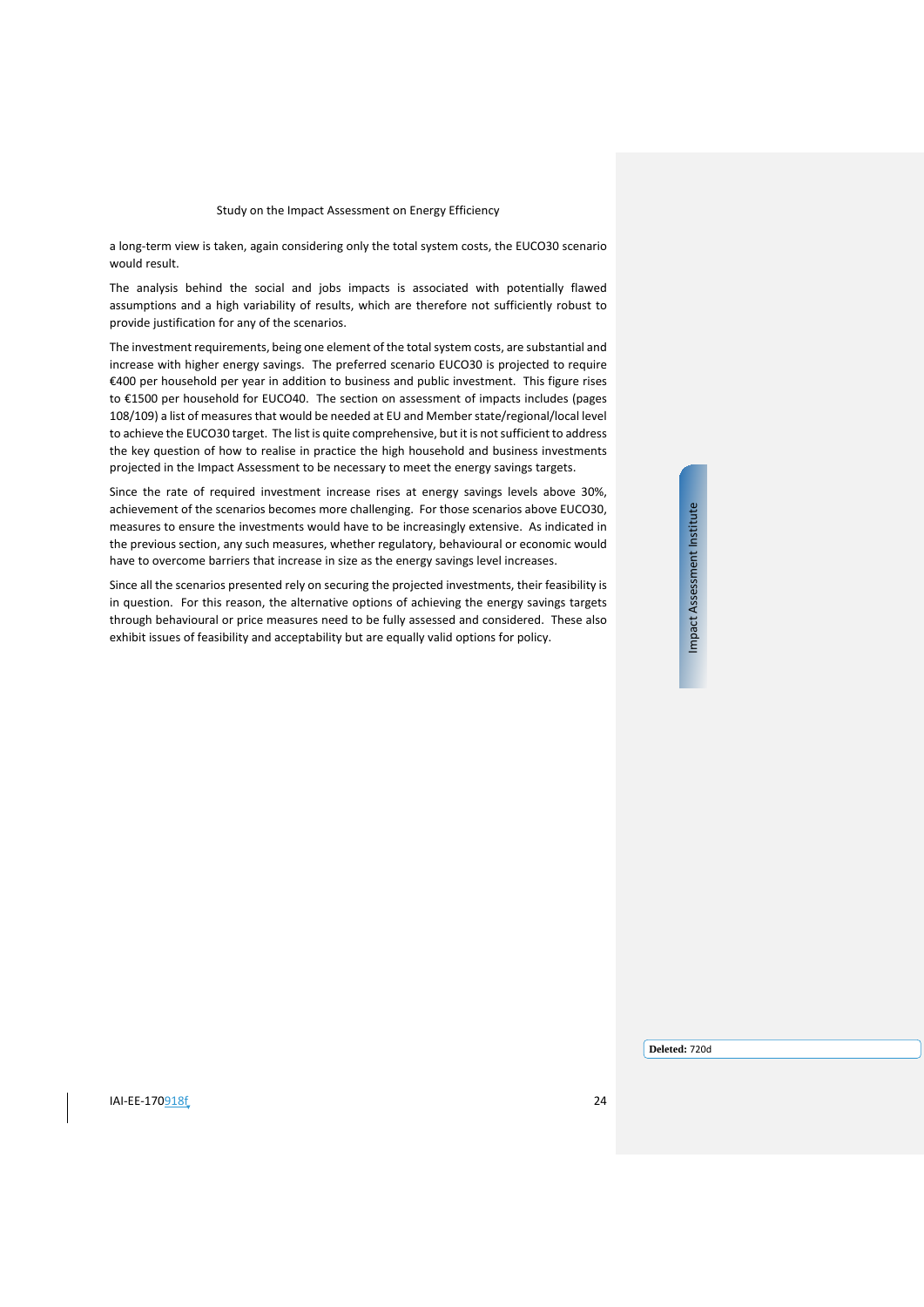# <span id="page-24-0"></span>4. Review of annual savings targets for Member States (Article 7)

Article 7 of the current Energy Efficiency Directive requires each Member State to deliver new end-use energy savings per year at least equivalent to 1.5% of retail energy sales until 2020. The new proposal extends this requirement to 2030. It leaves the Member States to decide whether to achieve this through an Energy Efficiency Obligation Scheme (EEOS) or alternative policy measures or a combination. It is also in the remit of Member States to determine the sectors in which the measures should primarily take place. This Article is used as a pulling mechanism to attract private investors into contributing to the energy efficiency savings plan. The directive allows member states flexibility on how they would implement and count this 1.5% savings by granting certain exemptions and offering a wide variety of potential financial services.

#### <span id="page-24-1"></span>4.1 Accountability

Individual Member States are allowed to choose how they will gather the information regarding the annual and total energy savings over the time period. Although this does provide flexibility across the EU it also creates difficulties in assessing the accuracy and comparability of each Member State's claims. Member States could be at risk of double counting their energy savings, as certain measures may be counted in two separate policies or by two separate parties. For example, an energy saving technology may be counted in a city's end target number and then that number may be counted again for a nation-state end use savings. In another case a country may have tax rebates and contributions given back to households through EEOS. It needs to be clear how much of the end savings can be accounted for by the EEOS and how much can be attributed to the tax rebate. This risk is acknowledged in Article 7 §7 of the proposal, but the provision requiring member states to ensure no double counting does not guarantee their absence.

Further, the metric used for counting overall savings is important, whether primary or final energy consumption. The metric a Member State chooses as their measure, has impacts on different sectors within that Member State and associated costs with those measures. For example, if a Member State were to focus on final consumption it would need consumers to report energy savings. This may necessitate a new metering system, or other technologies to make sure the accurate amount of savings is being reported.

#### <span id="page-24-2"></span>4.2 Policy Options

In the Impact Assessment, four policy options were assessed for Article 7:

| <b>Policy option</b> | <b>Description</b>                                        | Annual end-use savings target |
|----------------------|-----------------------------------------------------------|-------------------------------|
|                      | No regulatory action at EU level                          | n/a                           |
|                      | Extend Article 7 to 2030                                  | 1.5%                          |
|                      | Extend Article 7 to 2030; simplify<br>and update          | 1.5%                          |
|                      | Extend Article 7 to 2030; increase<br>the rate of savings | 1.75%<br>2.0%                 |

*Table 11: Comparison of policy options for Article 7*

**IAI-EE-170**918f 25

**Deleted:** 720d

Impact Assessment Institute Impact Assessment Institute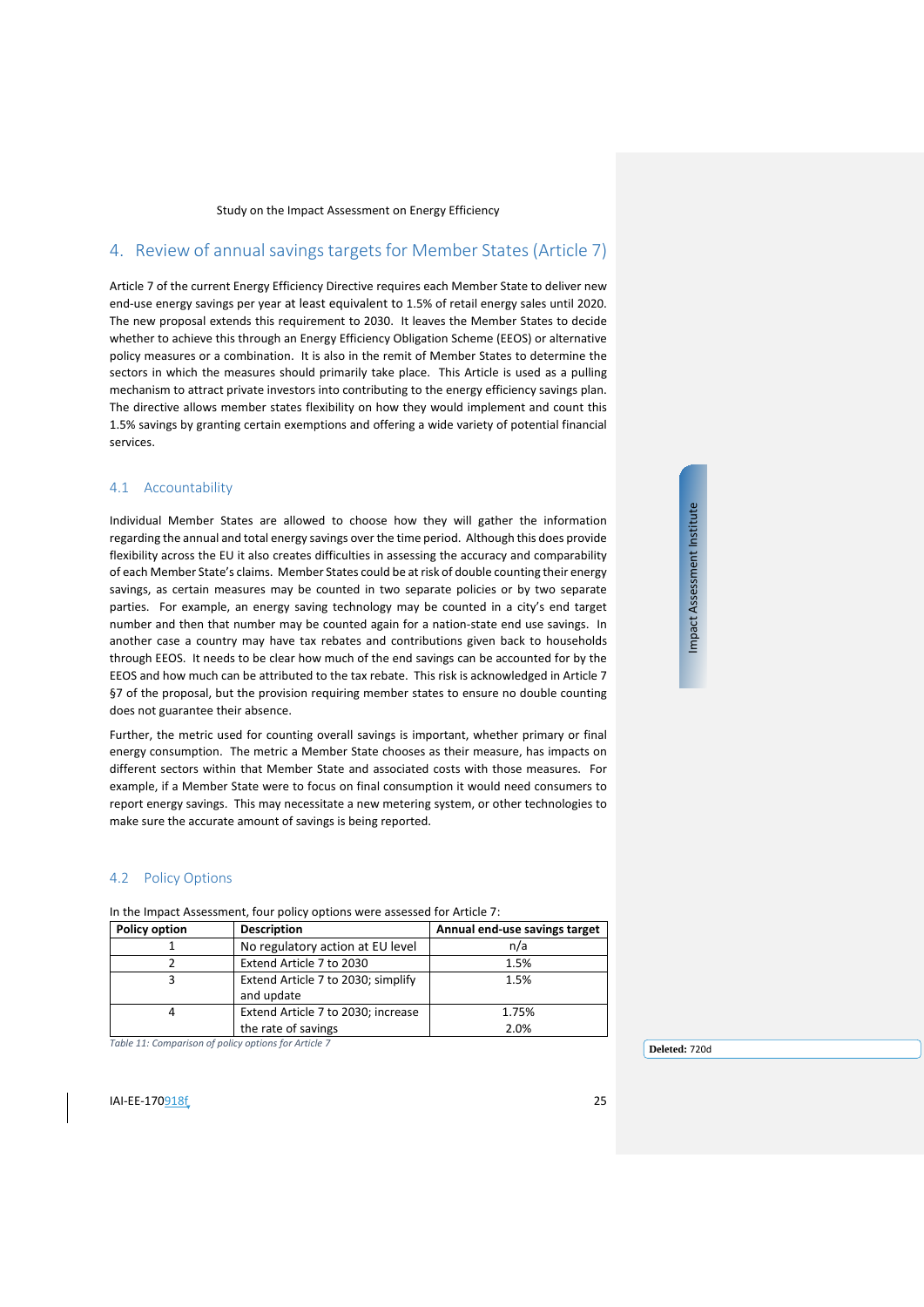The options are each assessed in terms of their projected achievement in reducing energy consumption and their impact on administrative burden, economic effects and costs and benefits. This appears to be an appropriate set of parameters for the assessment.

The evidence presented for these options is reviewed below.

#### Assessment of option 1

Policy option 1, not extending Article 7, was dismissed as not viable on the grounds that it would cause the Member States to fall short of the overall energy efficiency target. Since the overall target is the only proposed binding measure, this appears to be a reasonable conclusion.

#### Assessment of options 2 and 3

The assessment of the economic impacts of these policy options are brief and call upon conclusions from previous sections of the Impact Assessment. The Impact Assessment states that the annual savings target will increase GDP and create indirect job growth in the same way as projected for the EU-wide energy efficiency target. These conclusions were already questioned in Section [3.1](#page-10-0) above. The projected increase in GDP is dependent on specific economic conditions of users (access and take-up of loans, use of own resources) whose fulfilment is not demonstrated. Further, in one scenario the GDP decreases. It is also stated that the extension of Article 7 will "contribute with extra savings to the macro-economic benefits", with no evidence presented that supports this assertion.

Article 7 is a policy measure in force only since 2014, resulting in a lack of sufficient data on its costs and benefits. The Impact Assessment claims that the EEOS have been used before Article 7, and because these EEOS are often used as a way to achieve Article 7 that they can be examined as a way to assess the longer term efficacy of the policy. This excludes assessment of alternative measures that a Member State, could, or would, have to undertake to achieve the annual savings.

The Impact Assessment states that the cost of EEOS is often passed onto the consumer resulting in higher energy prices, but that with the energy saved, prices may go down. The net change on energy prices has not been assessed but this information would be necessary to understand the effects.

Energy poverty is not adequately covered in the Impact Assessment. The Impact Assessment claims that some Member States such as Ireland have begun to address this issue. Ireland requires that 5% of the energy savings be made in low income areas. This is low percentage and does not demonstrate that an EEOS is an effective way to combat energy poverty. In fact, the Impact Assessment concedes that high income households are more likely to take up the opportunities afforded by an EEOS because they can afford and contribute to the investment.

The costs and benefits of an EEOS also vary by Member States. It is not described how Member States who do not have sufficient funding to implement an EEOS may achieve the annual savings numbers. Other financing options for all Member States should be analysed to demonstrate the total EU effectiveness of this policy.

Impact Assessment Institute Impact Assessment Institute

**Deleted:** 720d

IAI-EE-170918f 26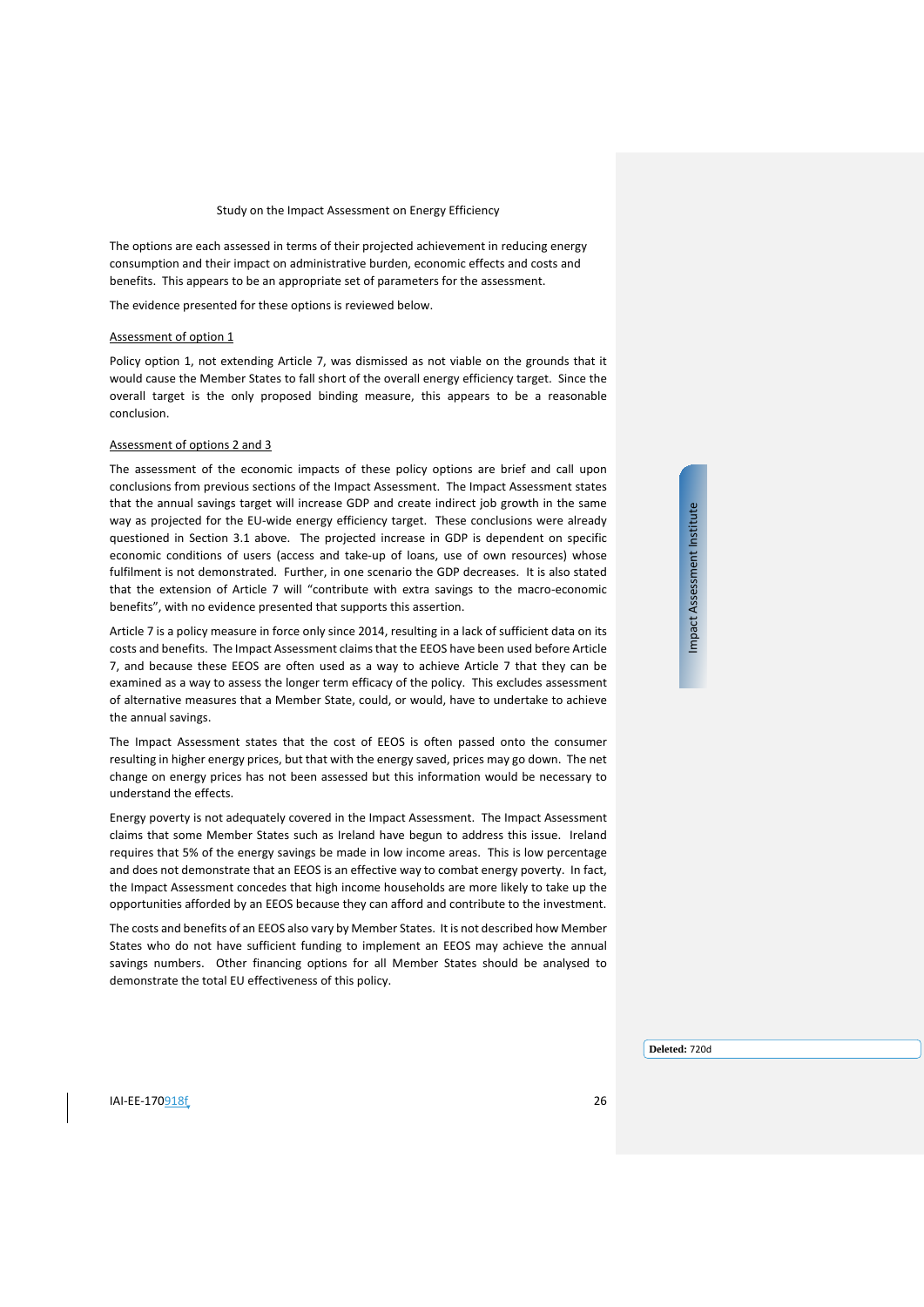#### Assessment of option 4 and overall comparison

The key element in the assessment is a comparison between the annual percentages in option 2 and 3 (1.5% in both) and option 4 (1.75% and 2.0%). The savings projected for 2030 with each of these options are shown in the graph below.



Achievement of the 1.5% annual savings target, even with the maximum number of exemptions applied, is projected in the Impact Assessment to contribute savings sufficient to achieve the EUCO30 target. A simple review of the figures confirms this calculation. However it is unclear if the 30% savings target would still be met considering the potential for double counting and the overall lack of accountability (Section [4.1](#page-24-1) above) when it comes to member states reporting their savings.

The overall savings in 2030 corresponding to the annual savings targets of 1.75% and 2.0%, making the same assumptions about the exemptions, would be 30.9% and 31.9% respectively. There is no explanation for not assessing annual savings rates that would correspond to the higher ambition scenarios up to 40% (i.e. EUCO40).

This section of the Impact Assessment assess the impacts of the 1.5% savings option in some detail (see review below), but does not provide a comparison to the impacts of the 1.75% and 2.0% options. The text of the assessment of option 4 (page 95 of the IA) states:

*"It could be assumed that the increase in the level of savings would result in comparable economic benefits and environmental benefits described under the previous options 2 and 3."*

No basis for this assumption is presented. The text further states:

*"In terms of costs, there is limited evidence of the costs associated with the higher levels of ambition for Article 7 including the degree to which low cost savings would take place before the high cost energy savings."*

This is precisely the analysis that would be expected from the Impact Assessment, in order to inform policymakers of the effects of the options.

Policy option 4 was rejected (page 117) by stating that it goes beyond what is necessary to the achieve the Union's objectives. However, this statement could also apply to the achievement Impact Assessment Institute Impact Assessment Institute

<span id="page-26-0"></span>**IAI-EE-170**918f 27

 $\overline{a}$ 

<sup>18</sup> Calculation based on the final energy consumption averaged over 2015-2020 (PRIMES ref. scenario).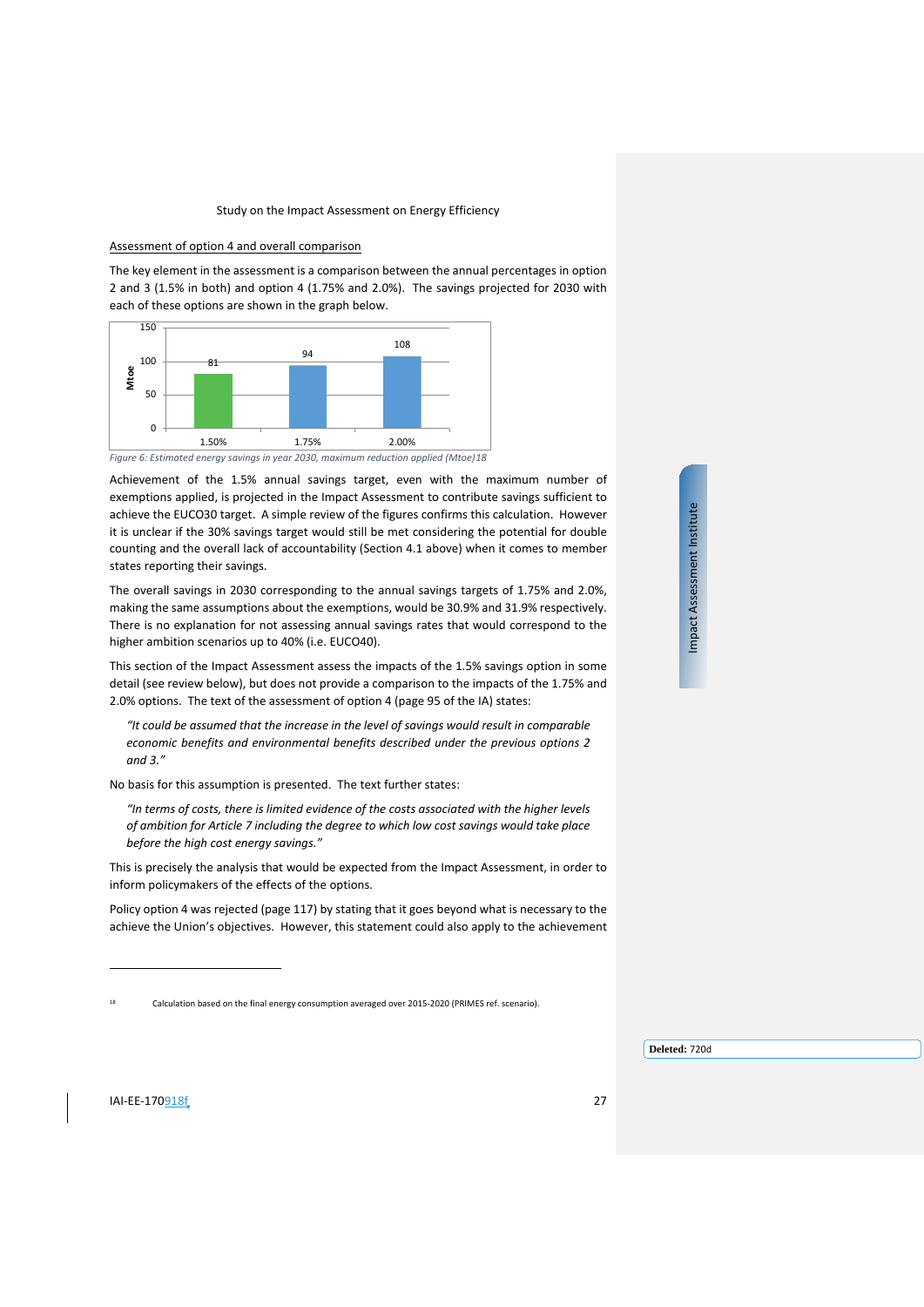of the 30% energy savings target, since EUCO27 already enables the EU's GHG and renewable energy targets to be met. The assessment of the energy savings target itself should depend on the assessment of the Member State savings targets assessed in this section of the Impact Assessment. The assessment should have been applied bottom-up, by determining the most effective option at Member State level and then applying those results to determine an EUwide savings level.

#### <span id="page-27-0"></span>4.3 Exemptions and actual savings

There are a number of exemptions that Member States can use, put forward in Article 7.

Specifically in part 1, "The sales of energy, by volume, used in transport may be partially or fully excluded from these calculations". Further exemptions (to a maximum of 25% of the target) are listed in part 2, including exclusion of volumes transformed on site and used for own-use, and those used for the production of other energy for non-energy use like plastics or other petroleum based products.

Almost all member states have taken full advantage of these exemptions during the life of the Directive so far, which has lowered the actual rate of savings from the headline figure of 1.5% to 0.75%, according to some studies<sup>[19](#page-27-2),[20](#page-27-3)</sup>. This indicates that a similar effect may arise in the post 2020 period set by the new Directive.

The lack of standardised delivery, verification and monitoring methods are intended to provide flexibility for Member States in meeting the objectives. However, they also allow for a lack of transparency and accountability in understanding the realised percentage for each member state.

# <span id="page-27-1"></span>4.4 Conclusion

The extension of Article 7 and the simplification of the code was the policy option chosen by the Impact Assessment and was also the provision selected for the legislative proposal. However the Impact Assessment suggests that only the simplification regarding the building renovations should be considered and not the simplification regarding the renewable energy.

Much of the criticism levelled toward the existing Article 7 is the use of exemptions and the lack of accountability in reporting. Neither of these issues are addressed in the chosen policy option. The exemptions will remain and are projected to result in realised savings of 0.75%. The various ways in which Member States can implement, finance and report the annual savings is a move towards flexibility for compliance. However, with no standardised systems it can be difficult to legitimise the realised saving percentage. If each Member State calculates savings in their own way, each with its own assumptions and caveats, the final number is likely not to represent the realised annual energy efficiency savings for the European Union.

19."Study evaluating progress in the implementation of Article 7 of the Energy Efficiency Directive". Ricardo, February 2016. and benefits of the Energy Efficiency Obligation Schemes", Regulatory Assistance Project, Rosen Bayer, E., 2016.

| Deleted: a number                                                                                                                                     |  |                                            |  |  |
|-------------------------------------------------------------------------------------------------------------------------------------------------------|--|--------------------------------------------|--|--|
| Deleted: of                                                                                                                                           |  |                                            |  |  |
|                                                                                                                                                       |  | Formatted: Superscript                     |  |  |
|                                                                                                                                                       |  |                                            |  |  |
| Deleted:                                                                                                                                              |  |                                            |  |  |
|                                                                                                                                                       |  | Formatted: Font: 9 pt                      |  |  |
|                                                                                                                                                       |  | Formatted: Font: 9 pt                      |  |  |
|                                                                                                                                                       |  | Formatted: Space Before: 3 pt, After: 0 pt |  |  |
| Deleted: Ricardo                                                                                                                                      |  |                                            |  |  |
| <b>Formatted: Superscript</b>                                                                                                                         |  |                                            |  |  |
| <b>Deleted: 2016</b>                                                                                                                                  |  |                                            |  |  |
| Formatted: Font: 9 pt                                                                                                                                 |  |                                            |  |  |
| Moved down [1]: . Rosenow, J., Bayer, E. (2016): Costs and<br>benefits of the Energy Efficiency Obligation Schemes.<br>Regulatory Assistance Project. |  |                                            |  |  |
| Deleted: ¶                                                                                                                                            |  |                                            |  |  |
|                                                                                                                                                       |  | Formatted: Font: 9 pt                      |  |  |
|                                                                                                                                                       |  | Moved (insertion) [1]                      |  |  |
| Deleted:                                                                                                                                              |  |                                            |  |  |
|                                                                                                                                                       |  | Deleted: Rosenow, J., Bayer, E. (2016):    |  |  |
| Deleted: .                                                                                                                                            |  |                                            |  |  |
|                                                                                                                                                       |  | Formatted: Font: 9 pt                      |  |  |
| Deleted: .                                                                                                                                            |  |                                            |  |  |
| Deleted: 720d                                                                                                                                         |  |                                            |  |  |

<span id="page-27-3"></span><span id="page-27-2"></span>**IAI-EE-170**918f 28

 $\overline{a}$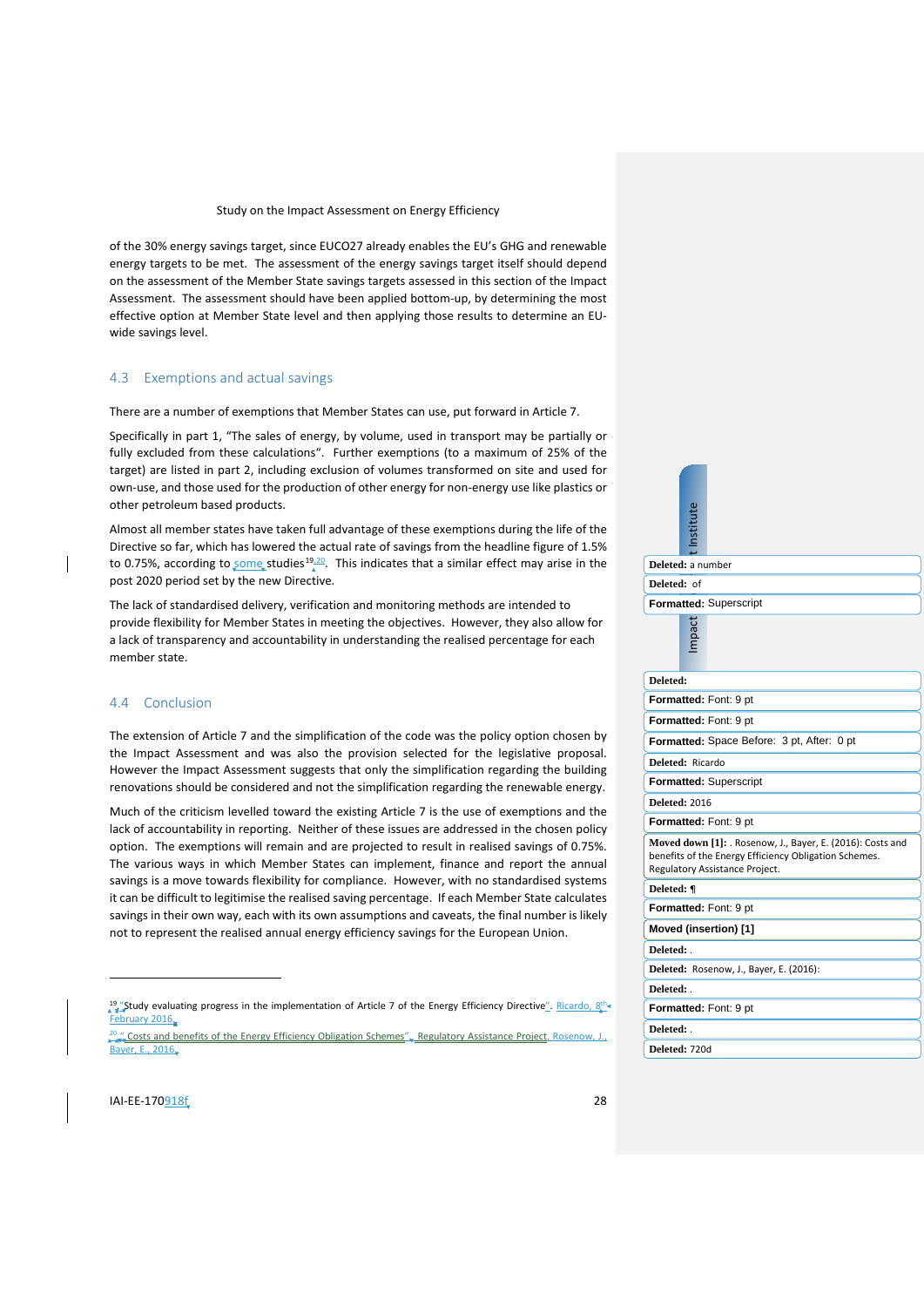The 1.5% number works in concert with the EUCO30 option, but no analysis was presented on the correspondence between more ambitious yearly savings and more ambitious EU-wide targets policies such as EUCO35 or EUCO40. No coherent reasoning was given. The corresponding data analysis is necessary, as the yearly savings target is essential for the overall energy efficiency target and to dismiss it may hinder the EU from achieving savings in energy efficiency.

In its overall comparison of policy options, the Impact Assessment states :

*"By choosing to achieve the 1.5% savings through the EEOS associated costs are placed on end-consumers….and on economic operators….without placing burden on the public finances. Such evidence is not available though for option 4 which proposes higher savings rates than 1.5% per year."*

This evidence is however necessary for a complete analysis.

In the choice of policy option 3 for Article 7 it mentions that the more ambitious targets violated the principle of proportionality. However this same logic is not applied to the choice of the EUCO30 over EUCO27 when the same conditions of meeting required objectives is present.

The choice of Policy Option 3, including simplifications under sub-option a, was chosen on its coherence with the EUCO30 policy, the clarifications it serves for EEOS and other financing mechanisms and its proportionality.

As argued above, this creates a circular argument, since the determination of the EU-wide target should have been made based on the assessments of the impacts of targets at Member State level.

Impact Assessment Institute Impact Assessment Institute

**IAI-EE-170**918f 29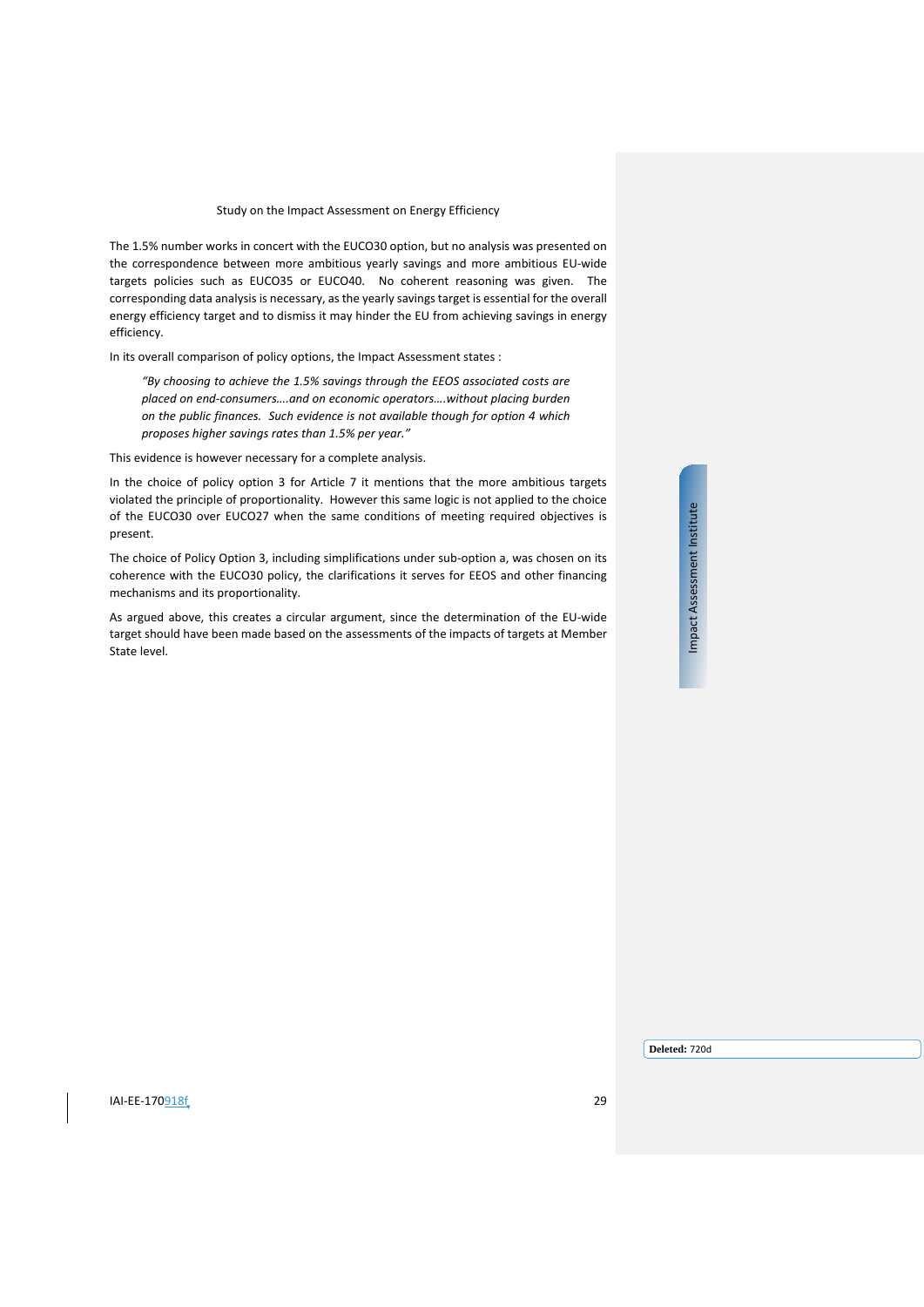# <span id="page-29-0"></span>5. Qualitative assessment of policy options on the nature of the targets

There is a number of different ways that the Impact Assessment assesses the validity of the various policy options. After addressing the quantitative measures in earlier sections it then chooses the preferred policy based on qualitative systems. It uses a system of scoring in which certain policy options are given a -1, 0 or 1 depending on their efficacy in the defined criteria of: effectiveness, efficiency, relevance, coherence, subsidiarity and proportionality. This is used to assess policy options for Articles 1 and 3 regarding binding or indicative targets and how the energy savings will be calculated.

The nature of the targets is imperative to the success of the directive, in particular whether the directive is binding or indicative, and whether it has cascading effects for the implementation of the directive. Likewise the decision over how to measure the final amount of energy saved, primary **and** final energy consumption or primary **or** final consumption, effects how the policy is implemented and what sectors need to respond in order to achieve the target.

#### <span id="page-29-1"></span>5.1 Outcomes

For the policy option dealing with the binding nature of a 2030 target no conclusion was apparent as all of the policy options scored a 3 in summation, see table below:

|                     | 1.1 Indicative EU and | 1.2 Binding EU target | 1.3 Binding MS targets |
|---------------------|-----------------------|-----------------------|------------------------|
|                     | national targets with | with review           |                        |
|                     | review/what-if-clause | clause/what-if-and    |                        |
|                     | and governance system | governance system     |                        |
| Effectiveness       | o                     | O                     |                        |
| Efficiency          | 0                     | 0                     | 1                      |
| Relevance           |                       |                       |                        |
| Coherence           |                       | 1                     | 0                      |
| Subsidiarity<br>and |                       |                       | $\Omega$               |
| proportionality     |                       |                       |                        |
| <b>SUM</b>          | 3                     | 3                     | 3                      |

*Table 12: Comparison of policy options for the character of the 2030 target* 

There is a fundamental concern with this form of assessment. In particular, without weighting of the importance of the criteria, the context is not taken into account. There is no assessment demonstrating that each of these criteria have the same importance. If an additional criterion were introduced or an existing one removed, it could significantly change the outcome, but its significance may not merit such an effect.

Related to that point, the lack of differentiation in the scale presents an additional challenge. With just three options (1,0,-1) the magnitude of the number has greater implications than if the scale was from 0-5 or even 0-10. This problem is borne out within the assessment, in which policy option 1.3 was not chosen because it terms of subsidiarity and proportionality it was found that:

**Deleted:** 720d

Impact Assessment Institute Impact Assessment Institute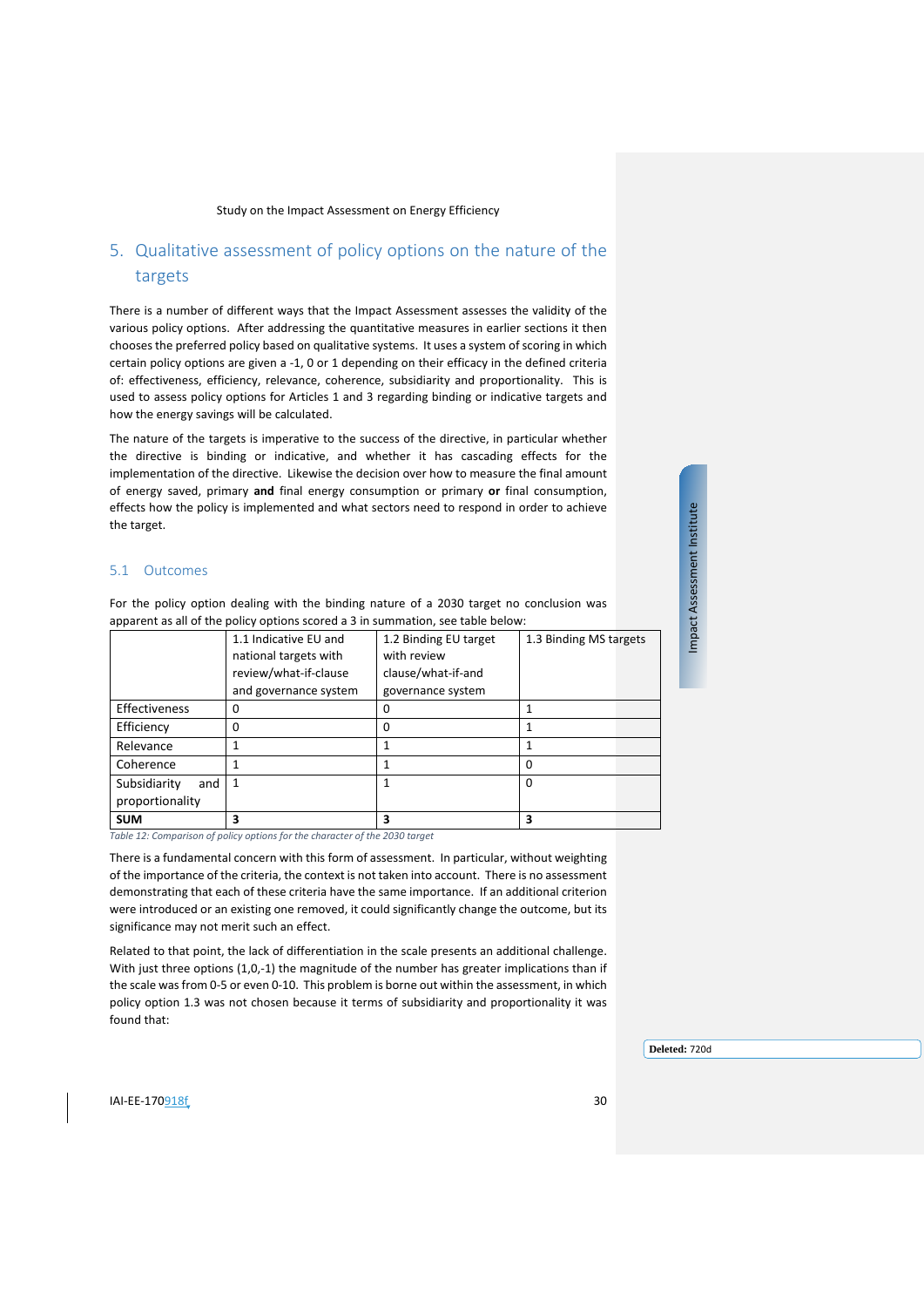*"… the score of option 1.3 would depend largely on the decision that will set the target. In case the targets are defined at EU level, the score of the subsidiarity and proportionality criteria would be -1. In case the national binding targets would be set at national level, the score would be 1 as well. For that reason, a score of zero is applied."*

There must be a way to assess which of the two proposed scenarios is likely to give the policy option 1.3 a score. With a score of 1 or -1, it would have indicated the best policy option or eliminated it from contention.

The lack of a clear conclusion in the Impact Assessment on potentially the most important and contested piece of the directive is concerning.

Regarding the question of how the energy can be measured, the policy options were very close regarding which would be preferred. See table below:

|                | 2.2. Primary and final                                                      | 2.3 Either primary or | 2.4. Primary and final |
|----------------|-----------------------------------------------------------------------------|-----------------------|------------------------|
|                | energy consumption                                                          | final energy          | energy intensity       |
|                |                                                                             | consumption           |                        |
| Effectiveness  | 0                                                                           | 0                     |                        |
| Efficiency     |                                                                             | $-1$                  |                        |
| Relevance      |                                                                             | $\Omega$              | 0                      |
| Coherence      |                                                                             |                       |                        |
| Transparency   | 1                                                                           |                       | 0                      |
| and monitoring |                                                                             |                       |                        |
| <b>SUM</b>     | 4                                                                           |                       | 3                      |
|                | Table 13: Comparison of policy options for the character of the 2030 target |                       |                        |

In the transparency and monitoring section the 2.4 policy option was given a zero because the contribution of each member state would be difficult to measure on an EU level if energy intensity was used. There is no explanation for this assertion or how the conclusion was reached but with a single sentence and number the Impact Assessment dismisses it as a possibility and policy 2.2 is given the preferred option.

Proportionality and subsidiarity were left off the list of criteria for this policy option. Whilst the reasoning for this may be considered to be apparent, the choice of criteria should be fully justified.

#### <span id="page-30-0"></span>5.2 Conclusions

The qualitative nature of the policy options is problematic for several reasons. An overwhelming amount of quantitative data exists. The policy options could have been assessed using deductive reasoning with the quantitative data as a logical tool. The culmination of the Impact Assessment is the recommendations it gives for policy. These recommendations rely on the aforementioned qualitative systems instead of data. These policy options have wide sweeping impacts across the EU. The difference between a binding EU target and an indicative EU target have cascading impacts across the continent and individual member states.

**Deleted:** 720d

Impact Assessment Institute

Impact Assessment Institute

**IAI-EE-170**918f 31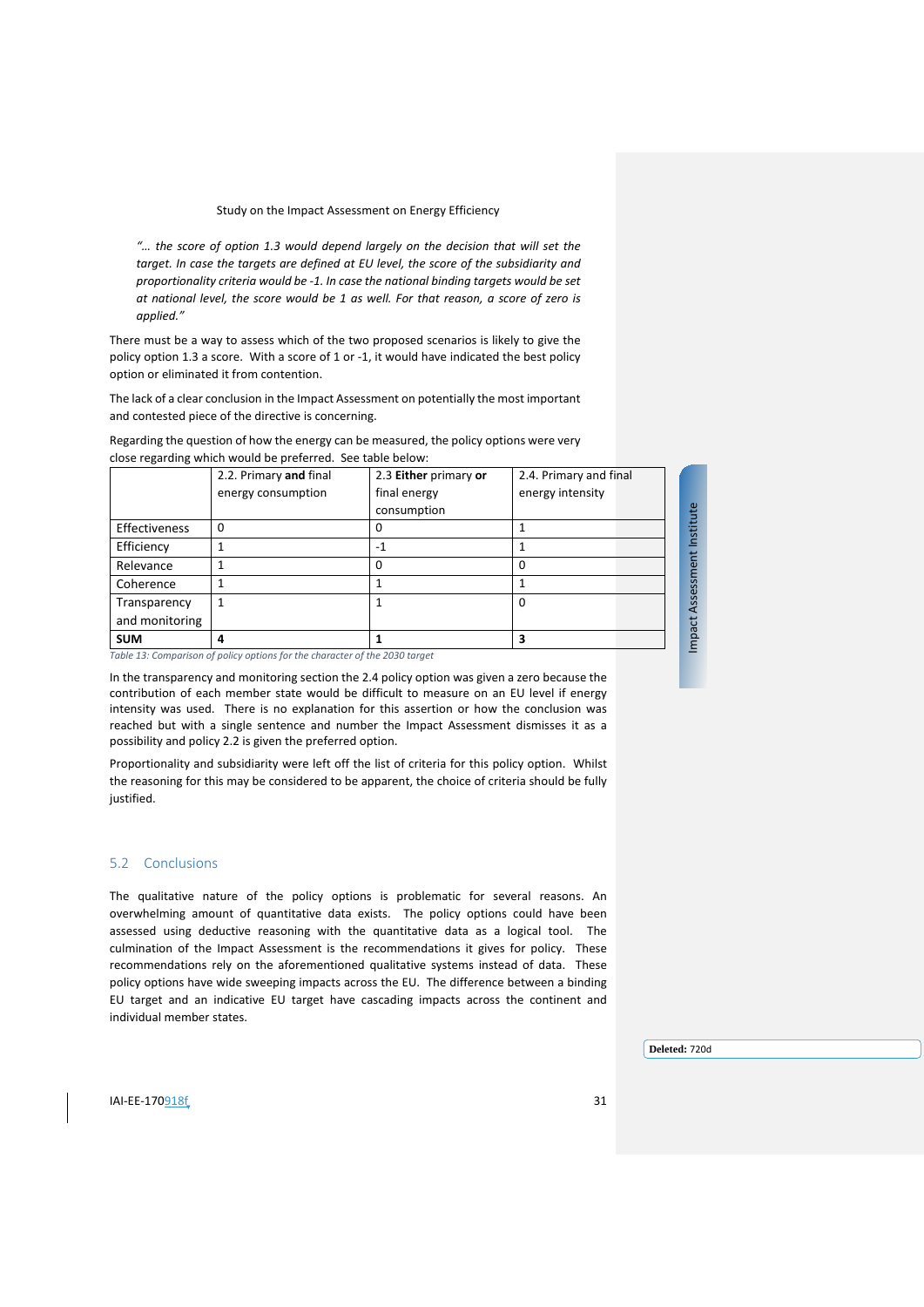It is unclear why qualitative measures were taken with regard to these particular policy options and not every policy option. The energy efficiency target for 2030, EUCO27 vs EUCO30 vs EUCO40, was done through deductive reasoning and the use of quantitative data but the policy options were not.

Finally, the lack of coherence across the qualitative scales is an issue. It is impossible to reconcile the above scale with the one used for the policy options for articles 9-11. They measure different policy options using different scales and provide no explanation for the differences in these scales. The scales should be uniform not only within this impact assessment but across EU legislation to increase transparency, efficiency in reading time and the ability to critically examine the argument. If the scales need to be different, this difference should be clearly explained.

# Impact Assessment Institute Impact Assessment Institute

 $IAI-EE-170918f$  32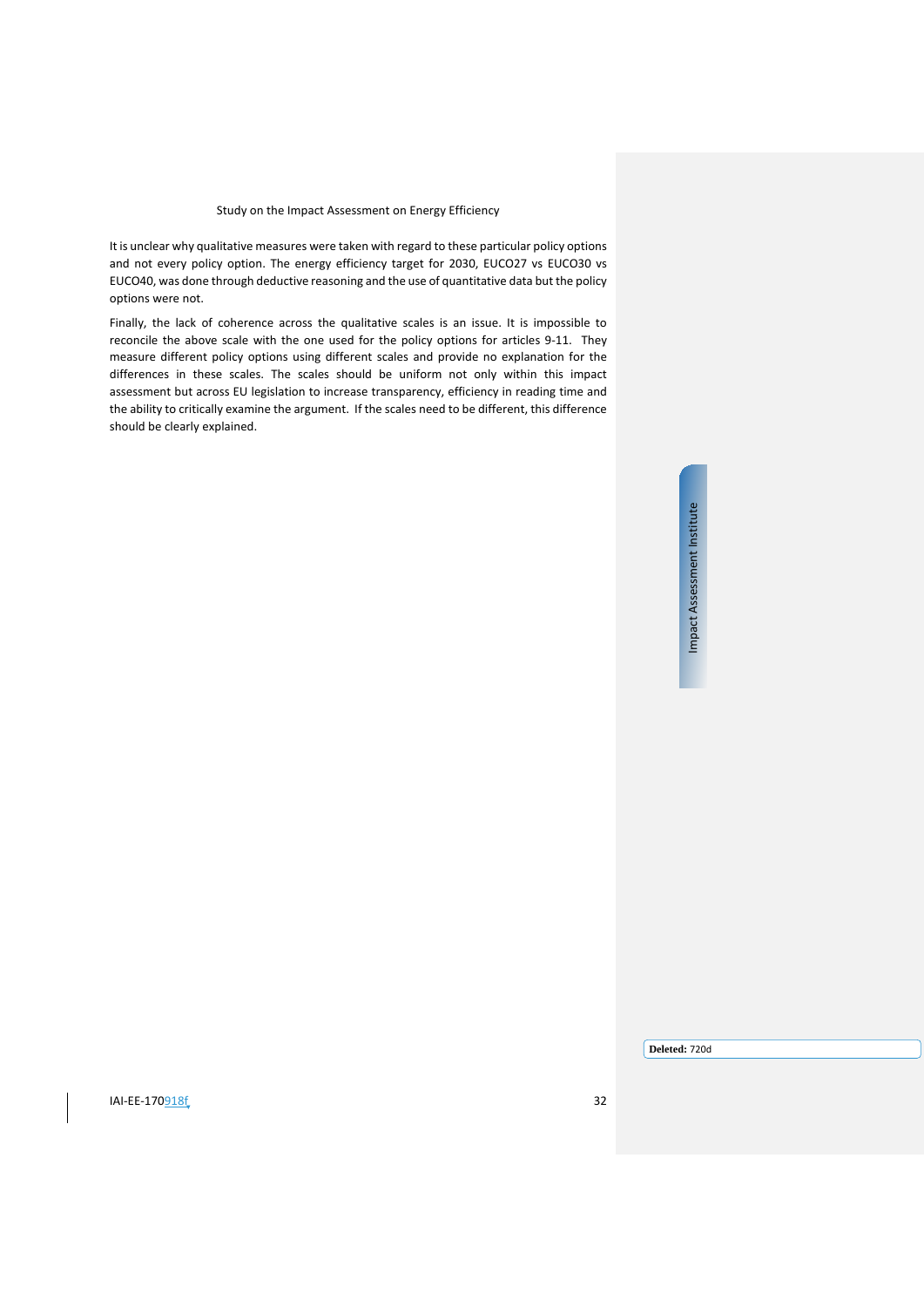# <span id="page-32-0"></span>Annex I: Accompanying statement

This report has been written according to the guiding principles of the Impact Assessment Institute: transparency, objectivity, legitimacy and credibility. It analyses the subject matter from a purely factual and scientific point of view, without any policy orientation. In respecting these principles it has been compiled following its written Study Procedures<sup>[21](#page-32-1)</sup>.

The analysis is open to review and criticism from all parties, including those whose work is scrutinised. Contacts with all relevant parties are recorded to ensure transparency and to guard against "lobbying" of the results.

By its nature the report has a critical characteristic, since it scrutinises the subject document with its main findings entailing the identification of errors, discrepancies and inconsistencies. In performing this work, the intention of the report is to be constructive in assisting the authors of the subject document and its background information as well as all relevant stakeholders in identifying the most robust evidence base for the policy objective in question. It should therefore be seen as a cooperative contribution to the policy making process.

This report is also to be considered as a call for additional data. Peer review is an essential step laid down in the procedures of the Impact Assessment Institute and this is manifested in the openness to further review and to identify new data. Even at publication of the final version, the report explicitly requests additional data where the readily available data was not sufficient to complete the analysis, and is open to newly arising data, information and analysis.

Impact Assessment Institute Impact Assessment Institute

<sup>21</sup> "Procedures for Conduct of Studies", Impact Assessment Institute, December 2015 [\(http://www.impactassessmentinstitute.org/#!procedures/c1q8c\)](http://www.impactassessmentinstitute.org/#!procedures/c1q8c)

**Deleted:** 720d

<span id="page-32-1"></span> $I = E - 170918f$  33

 $\overline{a}$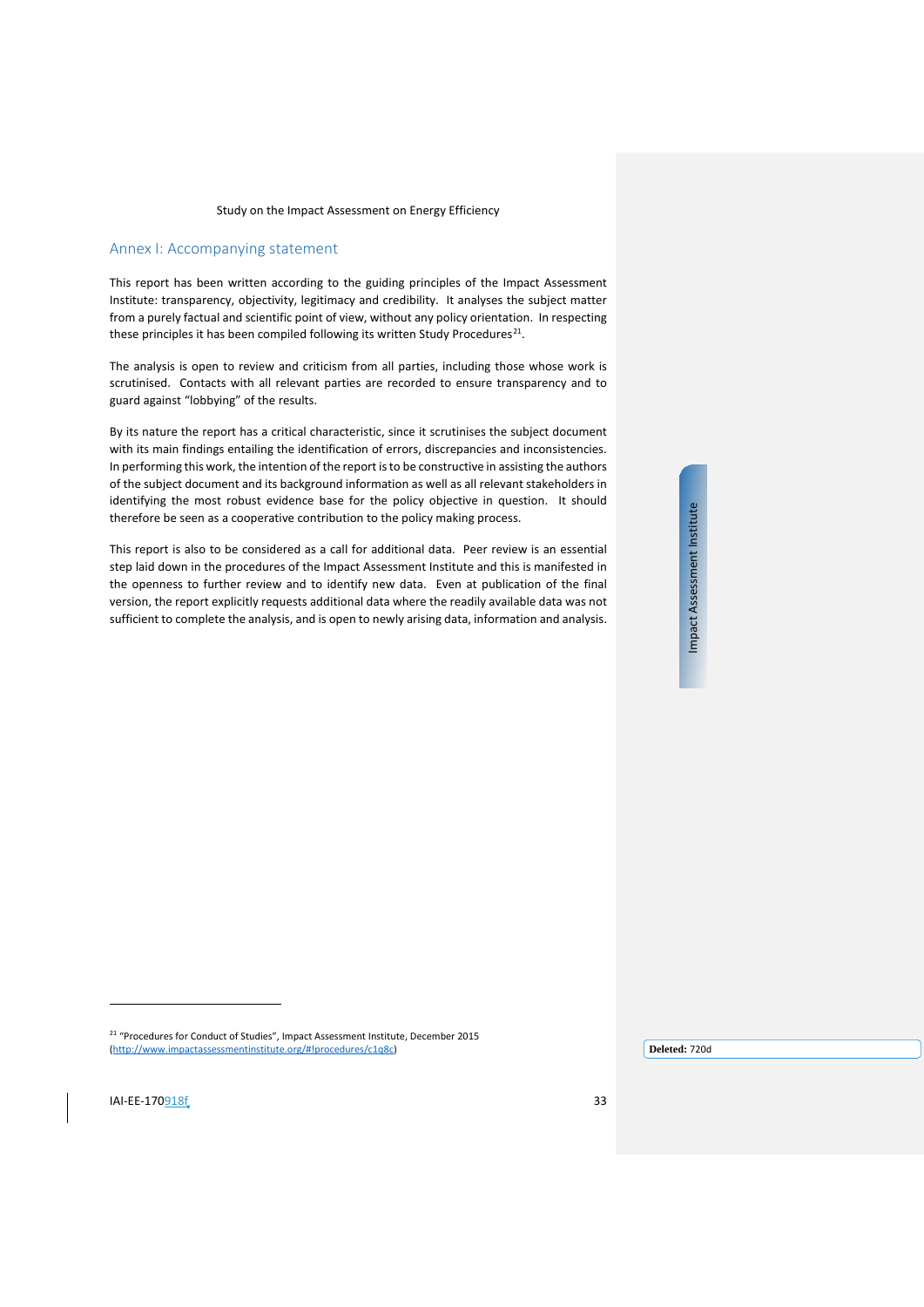# <span id="page-33-0"></span>Annex II: Input from stakeholders and response to peer review

#### **Input received during drafting**

Direct input contributing to the content of this study was received by exchanges with the following organisations:

- A non-governmental organisation
- An energy company

Additional input was received from organisations that were consulted during the compilation of the Institute's study on the Renewable Energy Directive  $(recast)^{22}$ .

#### **Responses to peer review**

Direct input contributing to the content of this study was received by exchanges with the following organisations:

|                                         |                                                                                                                                                                                                                                                                                                                                                                                                                   |                                                                                                                                                                                                                                                                                                                                                                                     | ீ                      |
|-----------------------------------------|-------------------------------------------------------------------------------------------------------------------------------------------------------------------------------------------------------------------------------------------------------------------------------------------------------------------------------------------------------------------------------------------------------------------|-------------------------------------------------------------------------------------------------------------------------------------------------------------------------------------------------------------------------------------------------------------------------------------------------------------------------------------------------------------------------------------|------------------------|
| <b>Organisation</b>                     | <b>Nature of feedback</b>                                                                                                                                                                                                                                                                                                                                                                                         | <b>IAI</b> response                                                                                                                                                                                                                                                                                                                                                                 | <b>Formatted Table</b> |
| An environmental<br><b>NGO</b>          | the assessment is in line with<br>another one done by OpenExp that<br>was published in May this year.<br>The OpenExp study includes call<br>for investigating discount rate<br>scenarios and publishing a full<br>breakdown of system costs                                                                                                                                                                       | The IAI study call for<br>discount rate scenarios to<br>be assessed and generally<br>calls for full transparency in<br>publication of modelling<br>results.<br>The text of Section 3.10 has<br>been updated to emphasise<br>the need for a full<br>breakdown of the modelling<br>results.                                                                                           | Impact Assessment Ins  |
| An association<br>representing industry | Energy efficiency definition:<br>The directive gives abusively the<br>impression that the directive is<br>about wise use of energy. The<br>proposed targets are about<br>absolute energy usage and not<br>about energy efficiency. Real<br>energy efficiency should be the<br>target.<br>Double regulation: The EED<br>overlaps with the ETS. The impact<br>of this should have been<br>thoroughly investigated." | 1. The text has been<br>amended to highlight the<br>inconsistent use of the term<br>energy efficiency" in the<br>legislative proposal and<br><b>Impact Assessment.</b><br>2. This ETS is addressed in<br>Section 3.5 of this study. A<br>remark has been added<br>regarding the need for more<br>thorough assessment of the<br>interaction between this<br>legislation and the ETS, |                        |

<span id="page-33-1"></span><sup>22</sup> Final study on the "IMPACT ASSESSMENT on the Proposal for a Directive of the European Parliament and of the Council on the promotion of the use of energy from renewable sources" SWD (2016) 418, Impact Assessment Institute, 19th June 2017

**Deleted:** 720d

**Formatted:** Font: Bold, Underline **Formatted:** Font: Bold, Underline

**Deleted:** r **Deleted:** e **Deleted:** d

j